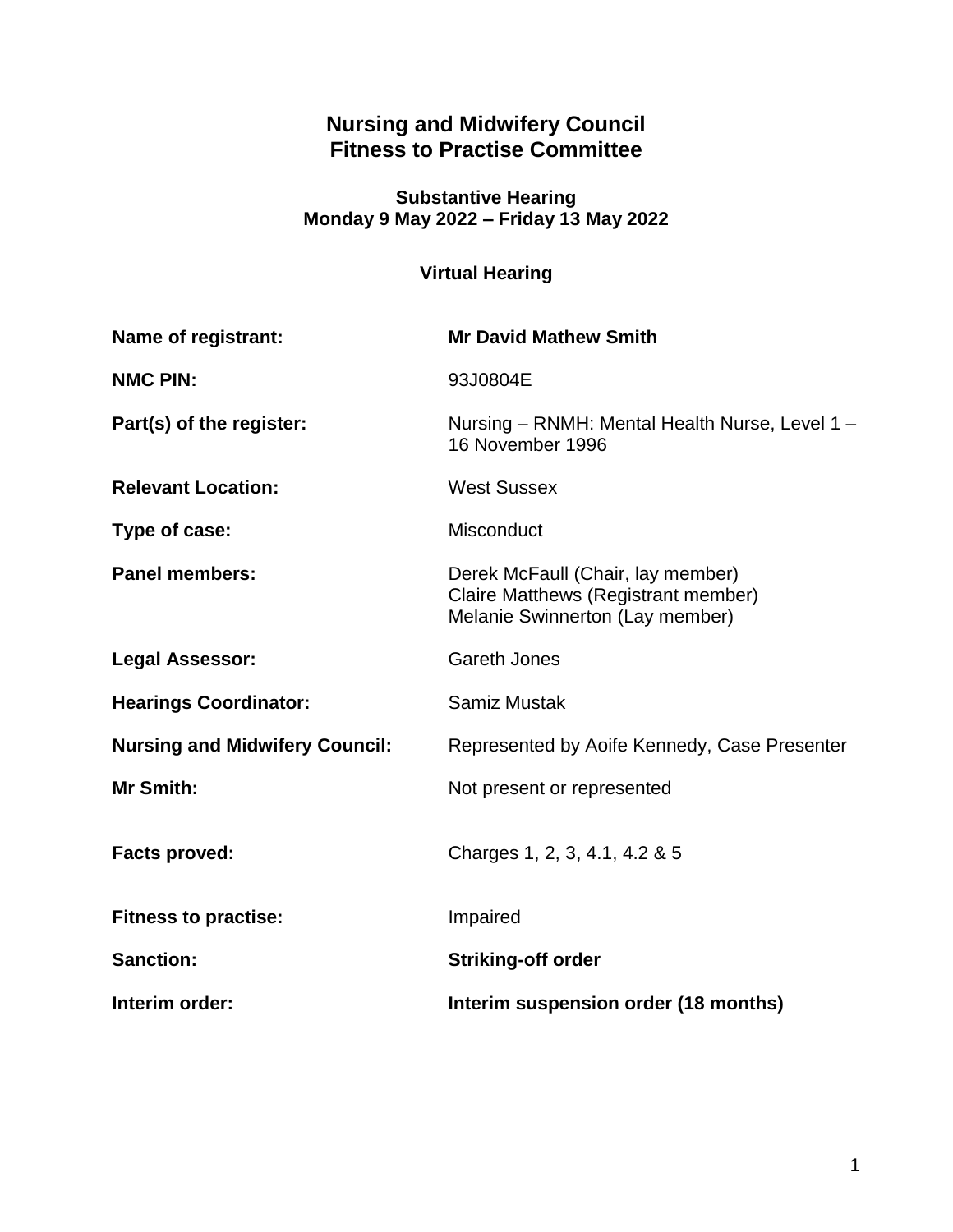# **Decision and reasons on service of Notice of Hearing**

The panel was informed at the start of this hearing that Mr Smith was not in attendance nor represented and that the Notice of Hearing letter had been sent to his e-mail address as recorded on the Nursing and Midwifery Council (NMC)'s register on 7 April 2022.

Ms Kennedy, on behalf of the NMC, submitted that it had complied with the requirements of Rules 11 and 34 of the 'Nursing and Midwifery Council (Fitness to Practise) Rules 2004', as amended (the Rules).

The panel accepted the advice of the legal assessor.

The panel noted that the Notice of Hearing provided details of the allegation, the time, dates, and link to the virtual hearing and, amongst other things, information about Mr Smith's right to attend, be represented and call evidence as well as the panel's power to proceed in his absence.

In the light of all of the information available, the panel was satisfied that Mr Smith has been served with the Notice of Hearing in accordance with the requirements of Rules 11 and 34.

# **Decision and reasons on proceeding in the absence of Mr Smith**

The panel next considered whether it should proceed in the absence of Mr Smith. It had regard to Rule 21 and heard the submissions of Ms Kennedy who invited the panel to continue in the absence of Mr Smith.

Ms Kennedy referred the panel to the case of *General Medical Council v Adeogba* [2016] EWCA Civ 162. She reminded the panel that when considering whether to proceed in the absence of a registrant, the panel must be satisfied that *'all reasonable efforts have been made to serve the practitioner* [registrant] *with notice of the hearing.'*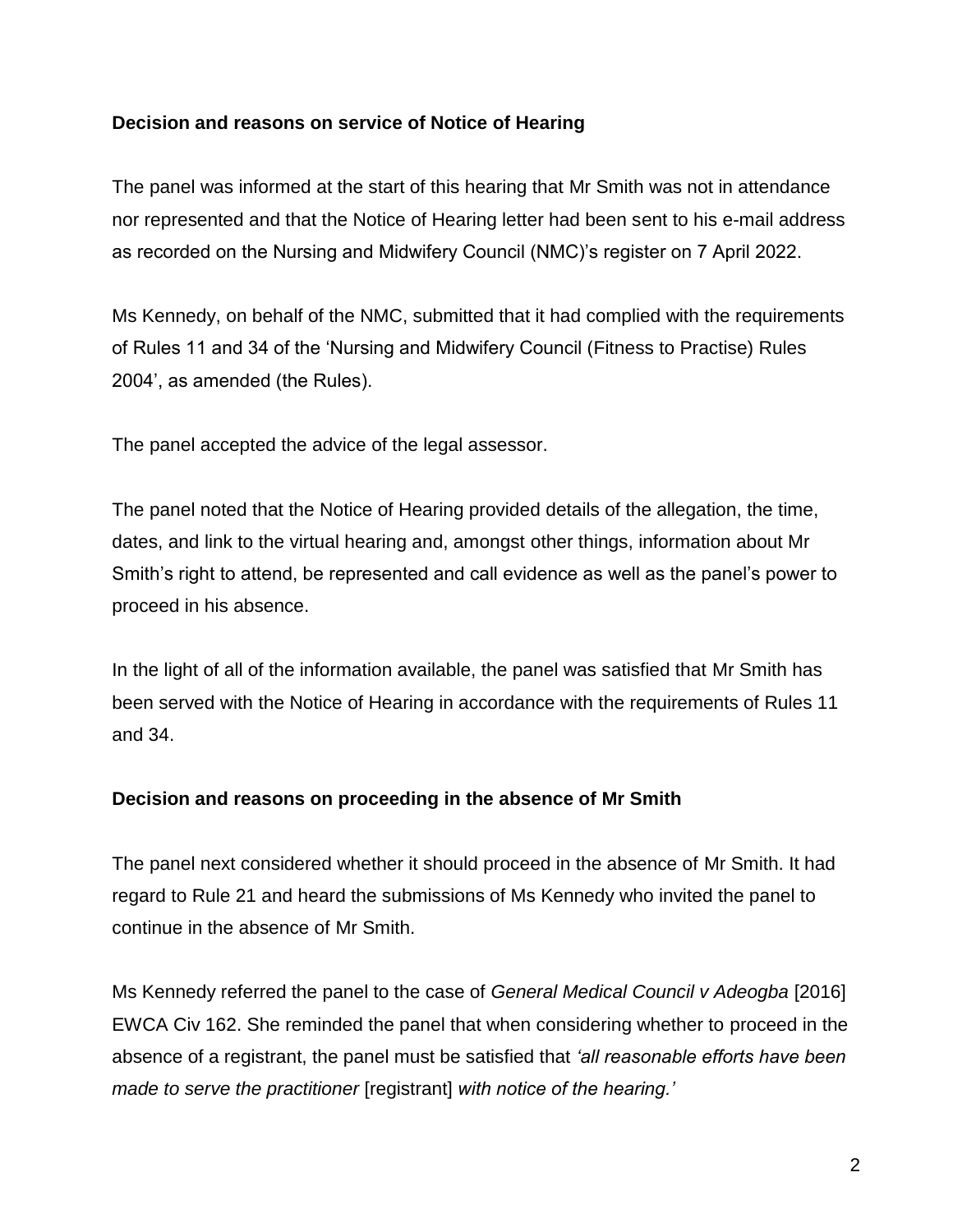Ms Kennedy submitted that there had been no engagement at all by Mr Smith with the NMC since the referral was initially made in June 2019. She referred the panel to the Proceeding in Absence bundle and submitted that numerous efforts had been made to contact Mr Smith, including a final email on 4 May 2022, to which no response had been received.

Therefore, Ms Kennedy submitted that the NMC had made all reasonable efforts to obtain Mr Smith's engagement with this hearing. She submitted that the panel could form the view that Mr Smith has voluntarily absented himself. Ms Kennedy further submitted that no application for an adjournment has been made and that there is nothing to suggest that adjourning the hearing would secure Mr Smith's attendance at some future date. Further, Ms Kennedy submitted that it is in the public interest for this case to be disposed of expeditiously. She informed the panel that six witnesses have been scheduled to give evidence and submitted that to delay matters would inconvenience them.

The panel accepted the advice of the legal assessor that included reference to the case of *R* v *Jones (Anthony William)* (No.2) [2002] UKHL 5.

The panel noted that its discretionary power to proceed in the absence of a registrant under the provisions of Rule 21 is not absolute and is one that should be exercised *'with the utmost care and caution'* as referred to in the case of *R v Jones*.

The panel decided to proceed in the absence of Mr Smith. In reaching this decision, the panel considered the submissions of Ms Kennedy and the advice of the legal assessor. It has had particular regard to the factors set out in the decision of *R v Jones* and *General Medical Council v Adeogba and* had regard to the overall interests of justice and fairness to all parties. It noted that:

• No application for an adjournment has been made by Mr Smith;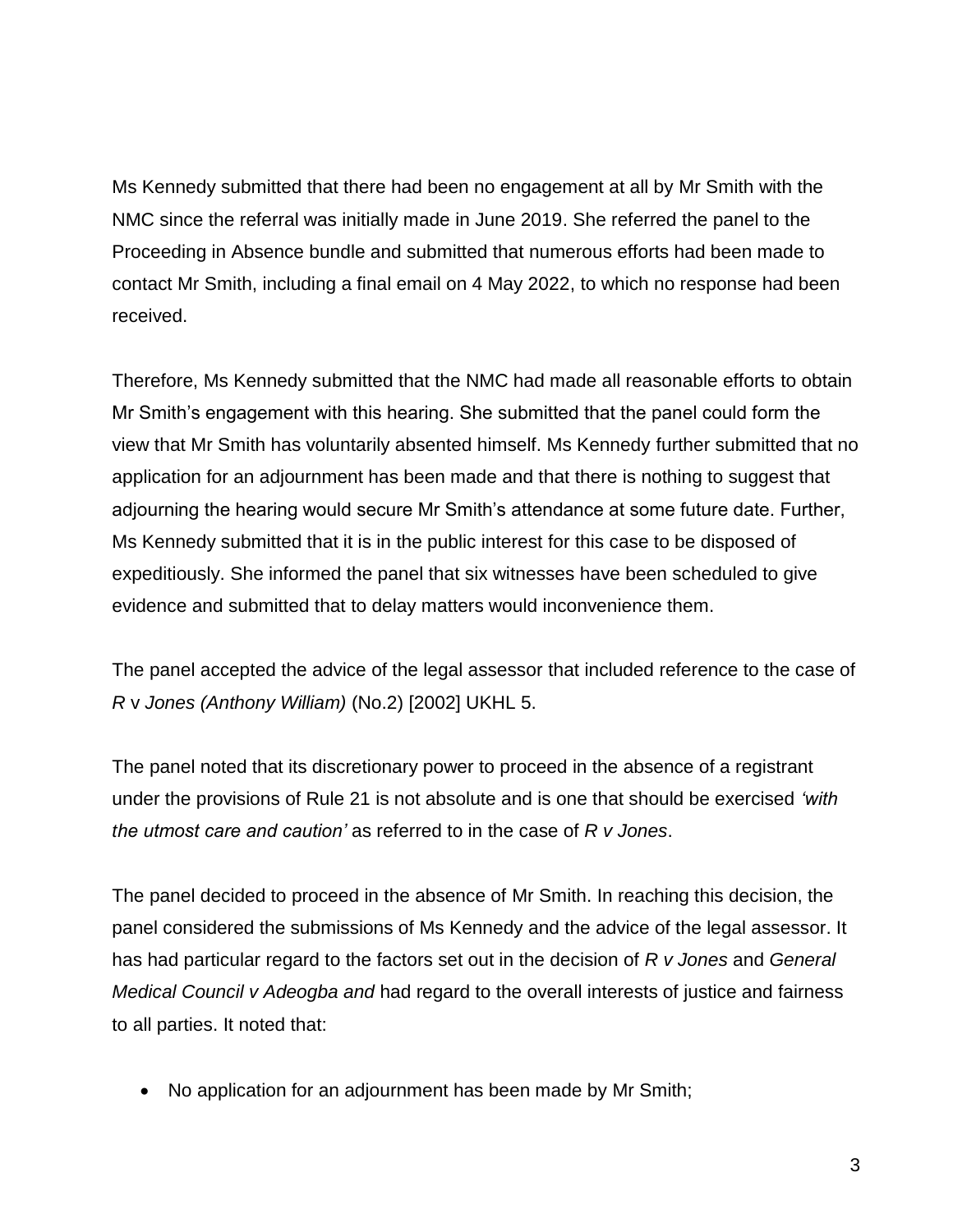- Mr Smith has not engaged with the NMC since the referral being made in June 2019, and has not responded to any of the e-mails sent to him about this hearing;
- There is no reason to suppose that adjourning would secure his attendance at some future date;
- One witness has been warned to give live evidence today, and five others are due to attend at a later stage;
- Not proceeding may inconvenience the witnesses, their employer(s) and, for those involved in clinical practice, the clients who need their professional services;
- The charges relate to events that occurred in 2018;
- Further delay may have an adverse effect on the ability of witnesses accurately to recall events; and
- There is a strong public interest in the expeditious disposal of the case.

There is some disadvantage to Mr Smith in proceeding in his absence and with no representative present. Although the evidence upon which the NMC relies will have been sent to his e-mail address as recorded on the NMC's register. Mr Smith has made no response to any correspondence sent to him. The panel were mindful of the duty on Mr Smith to ensure that contact details for him on the NMC register were up to date. Mr Smith will not be able to challenge the evidence relied upon by the NMC in person and will not be able to give evidence on his own behalf. However, in the panel's judgement, this can be mitigated. The panel can make allowance for the fact that the NMC's evidence will not be tested by cross-examination and, of its own volition, can explore any inconsistencies in the evidence which it identifies. Furthermore, the disadvantage is the consequence of Mr Smith's decisions to absent himself from the hearing, waive his right to attend, and/or be represented, and to not provide evidence or make submissions on his own behalf.

In these circumstances, the panel has decided that it is fair, appropriate, and proportionate to proceed in the absence of Mr Smith. The panel will draw no adverse inference from Mr Smith's absence.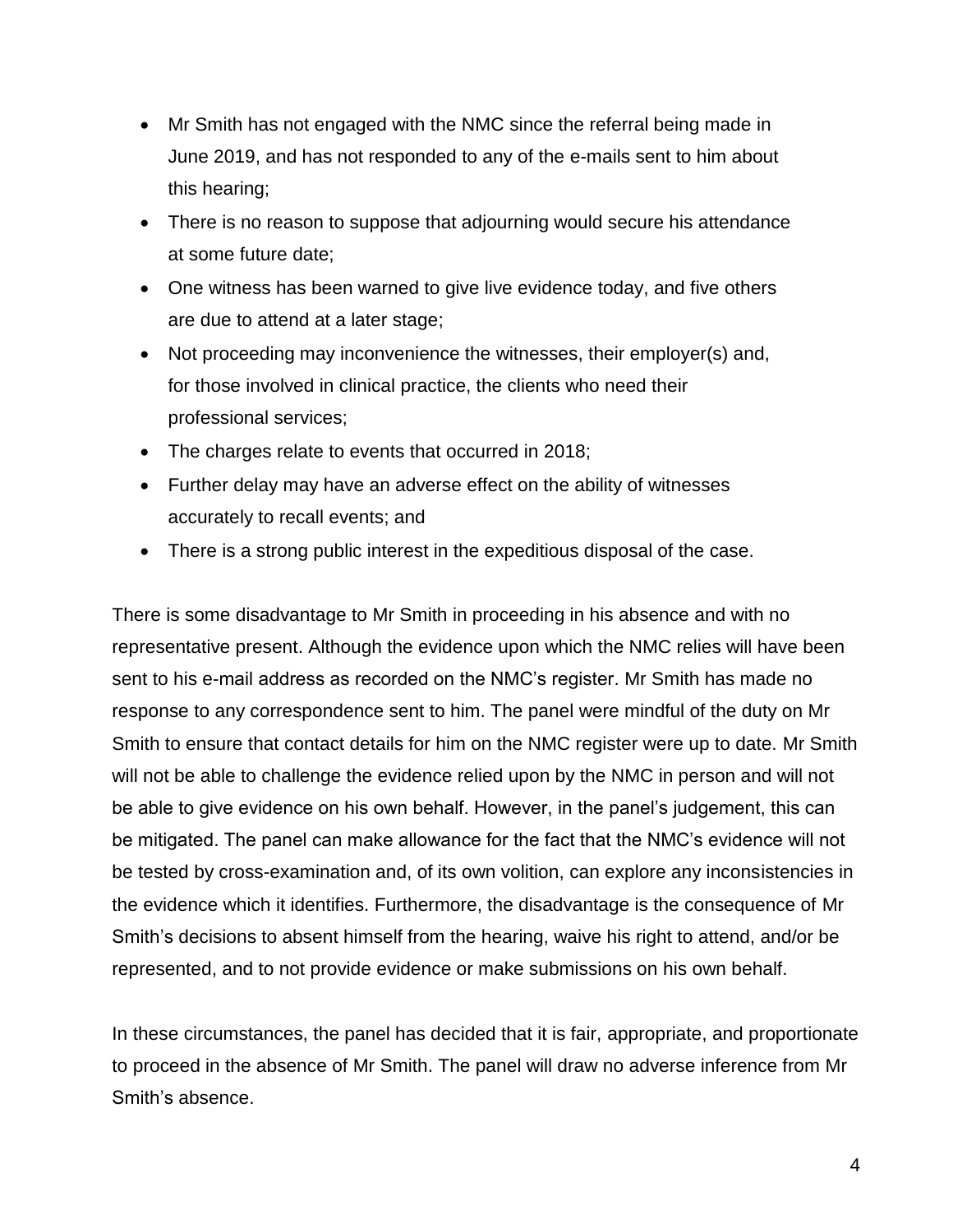# **Details of charges**

That you, a Registered Nurse:

- 1. Between 01 January 2018 and 30 June 2018, failed to administer one or more monthly doses of Paliperidone to Patient A. **(Proved)**
- 2. Between 01 January 2018 and 30 June 2018 failed to make Carenote entries for Patient A. **(Proved)**
- 3. In respect of one or more occasions at charge 1 above, failed to discharge your duty of candour in that, you did not escalate the failure(s) to medicate. **(Proved)**
- 4. On or about 4 & 5 July 2018, made one or more entries on the Carenote system recording care of Patient A which were:
	- 4.1 Retrospective **(Proved)**
	- 4.2 Wholly or partly fabricated **(Proved)**
- 5. Your actions at 4.2 above were dishonest in that you were representing that meetings and the care recorded in them, had taken place when you knew they had not, and/or, where meetings had taken place, you were representing the records of those meetings as accurate when you knew they were not. **(Proved)**

And, in light of the above, your Fitness to Practise is impaired by reason of your misconduct.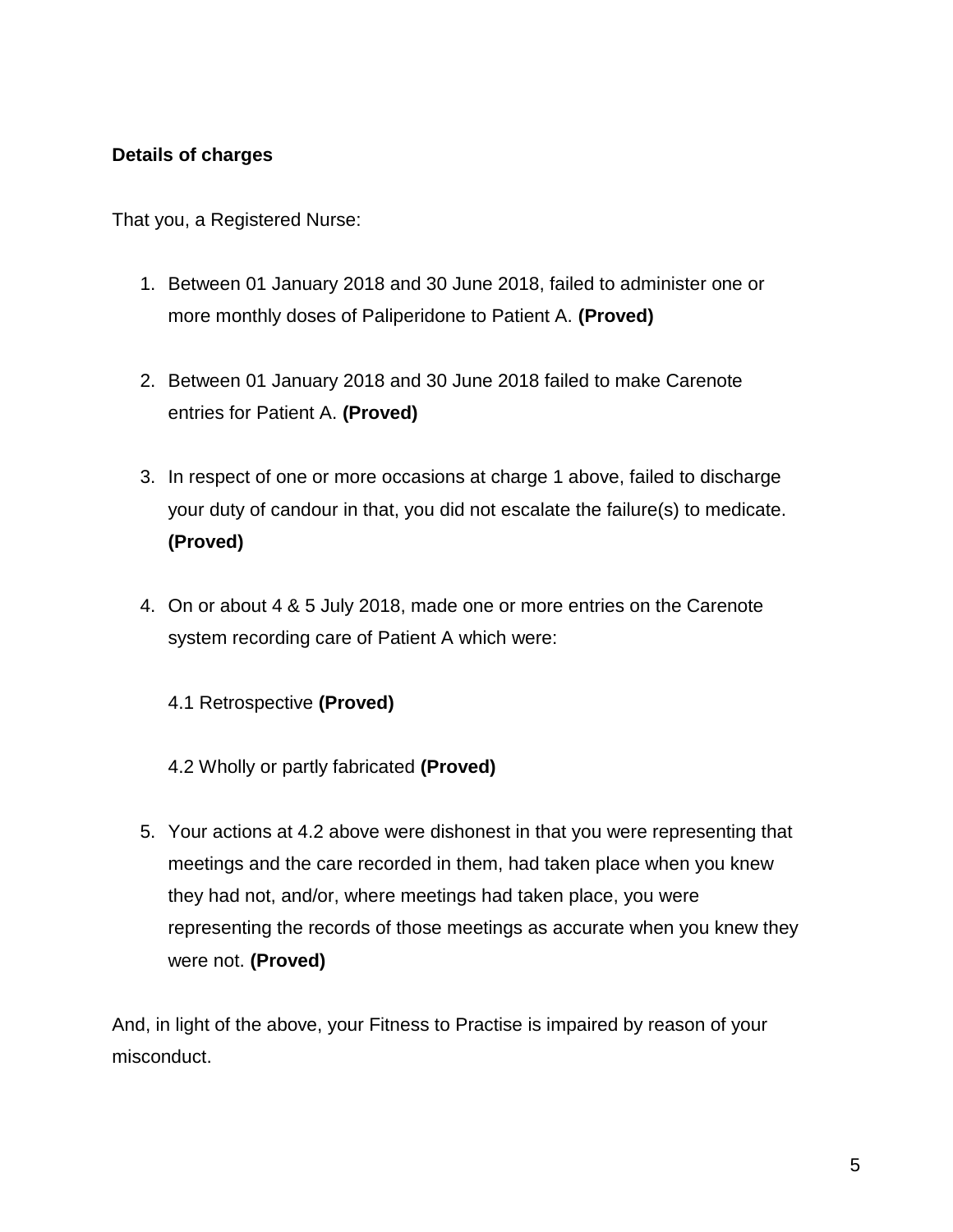# **Decision and reasons on application for hearing to be held in private**

Prior to hearing from Witness 1, Ms Kennedy made an application for parts of the hearing to be held in private on the basis that there may be some references to Mr Smith's health. The application was made pursuant to Rule 19.

The panel accepted the advice of the legal assessor and noted that Rule 19 states:

*'(1) Subject to paragraphs (2) and (3) below, hearings shall be conducted in public.*

*(2) […]*

*(3) Hearings other than those referred to in paragraph (2) above may be held, wholly or partly, in private if the Committee is satisfied:*

*(a) Having given the parties, and any third party from whom the Committee considers it appropriate to hear, an opportunity to make representations; and (b) Having obtained the advice of the legal assessor, that this is justified (and outweighs any prejudice) by the interests of any party or of any third party (including a complainant, witness or patient) or by the public interest.'*

The panel accepted that the general rule is that substantive hearings are expected to be held in public unless there is a good reason for them to be held in private. Having heard that there may be some references to Mr Smith's health, the panel determined to hold such parts of the hearing in private. It was satisfied that the need to protect Mr Smith's health matters outweighed the public interest in having this hearing held entirely in public.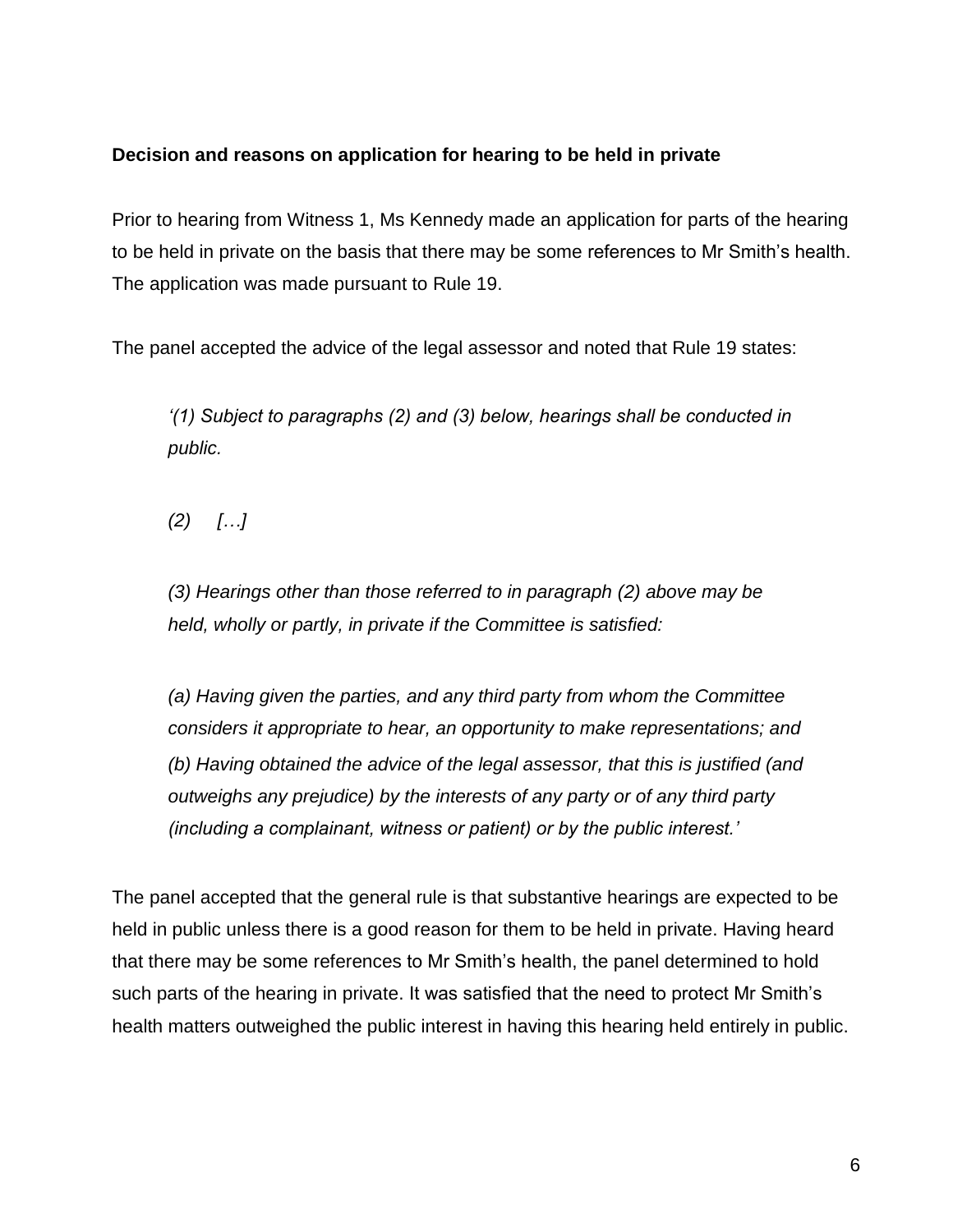### **Decision and reasons on application to admit hearsay evidence**

On Day 1 of the hearing, Ms Kennedy made an application to admit the verbal disclosures made by Patient A to Witness 1 and Witness 4 in this case under Rule 31. Providing the panel with clarity, Ms Kennedy told the panel that, whilst there is no official statement provided by or obtained from Patient A, numerous witnesses scheduled to give evidence have made references to verbal disclosures made by Patient A concerning the charges.

Ms Kennedy drew the panel's attention to the case of *Thorneycroft v NMC* [2014] EWHC 1565 (Admin) and the guidance given by the court when considering hearsay evidence:

*'(i) whether the statements were the sole or decisive evidence in support of the charges;* 

*(ii) the nature and extent of the challenge to the contents of the statements;* 

*(iii) whether there was any suggestion that the witnesses had reasons to fabricate their allegations;* 

*(iv) the seriousness of the charge, taking into account the impact which adverse findings might have on the Appellant's career;* 

*(v) whether there was a good reason for the non-attendance of the witnesses;* 

*(vi) whether the Respondent had taken reasonable steps to secure their attendance; and* 

*(vii) the fact that the Appellant did not have prior notice that the witness statements were to be read.'*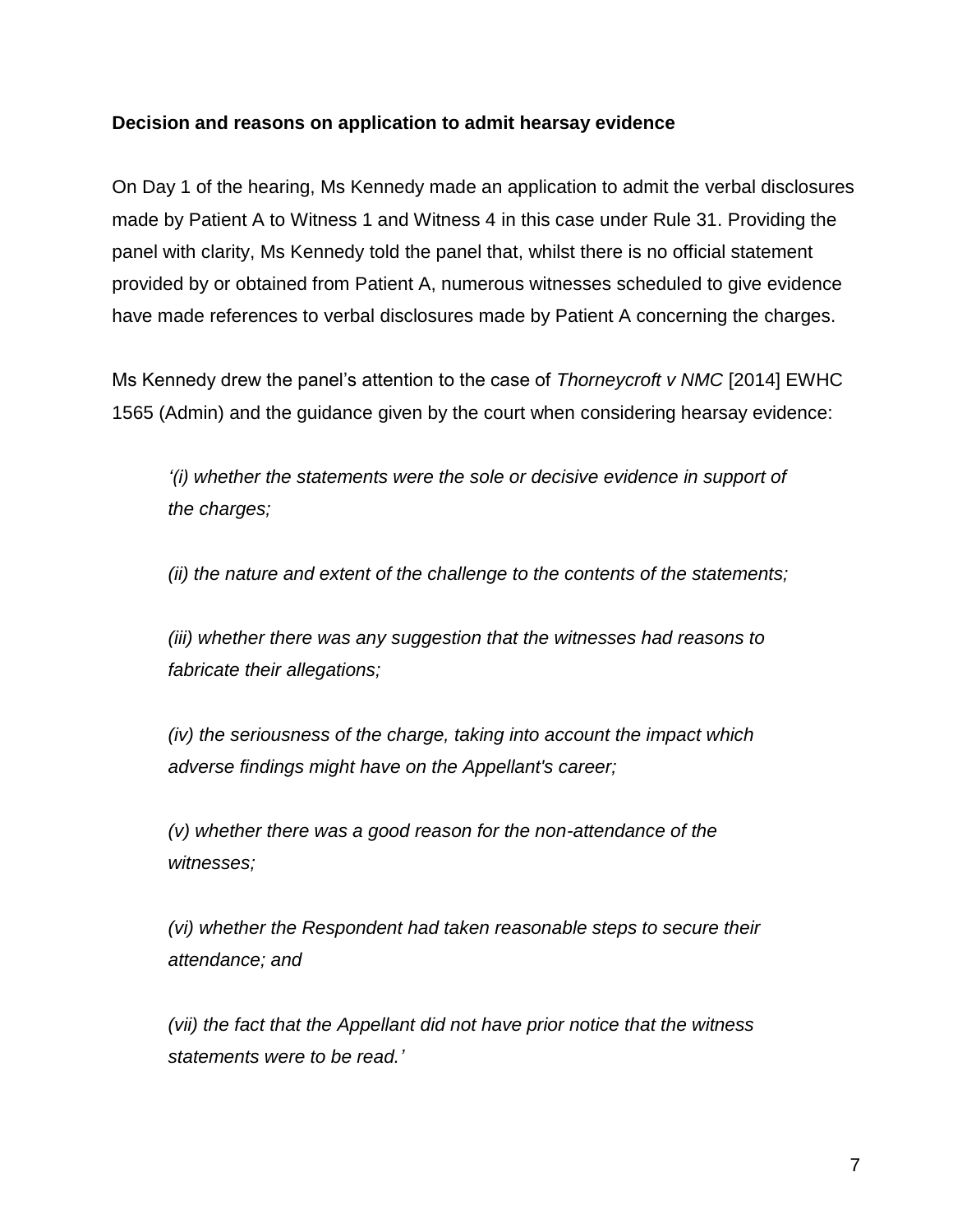Ms Kennedy addressed the panel in relation to each of these factors. She submitted that the hearsay evidence adduced is not sole and decisive. She referred the panel to numerous documentary evidence which included care notes and Mr Smith's sickness absence record. Ms Kennedy further reminded the panel of the six witnesses due to give live evidence. Further, Ms Kennedy also referred the panel to an undated letter provided by Mr Smith during local investigations, which contains alleged admissions. Ms Kennedy told the panel that though charges had not been drafted or formalised by the NMC at the time the letter was written by Mr Smith, the alleged admissions made relate to the same charges before this panel.

In regard to the second factor, Ms Kennedy referred the panel again to the undated letter from Mr Smith during local investigations and submitted that alleged admissions had been made by Mr Smith and that there was limited challenge to the disclosures made by Patient A.

Addressing the panel in relation to the third factor, Ms Kennedy submitted that, based on the information and evidence before the panel, there is no suggestion that Patient A fabricated the information. She referred the panel to the witness statement of Witness 1 and submitted that information is contained within Witness 1's statement which suggests that Patient A is reliable. Ms Kennedy also referred the panel to the undated letter from Mr Smith, which was produced during local investigations, and submitted that Mr Smith allegedly appears to be in agreement as to the reliability of Patient A.

Concerning the fourth factor, Ms Kennedy submitted that the charges before the panel are serious and that if found proved, they could lead to a serious impact on Mr Smith's career as a registered nurse and to the health, safety, and well-being of patients in his care.

Regarding the fifth factor, Ms Kennedy informed the panel that Patient A is a high-risk and vulnerable patient. She referred the panel to the relevant paragraph in Witness 1's statement and submitted that the information suggests that Patient A did not wish to go on record during local investigations and that this position remained unchanged when the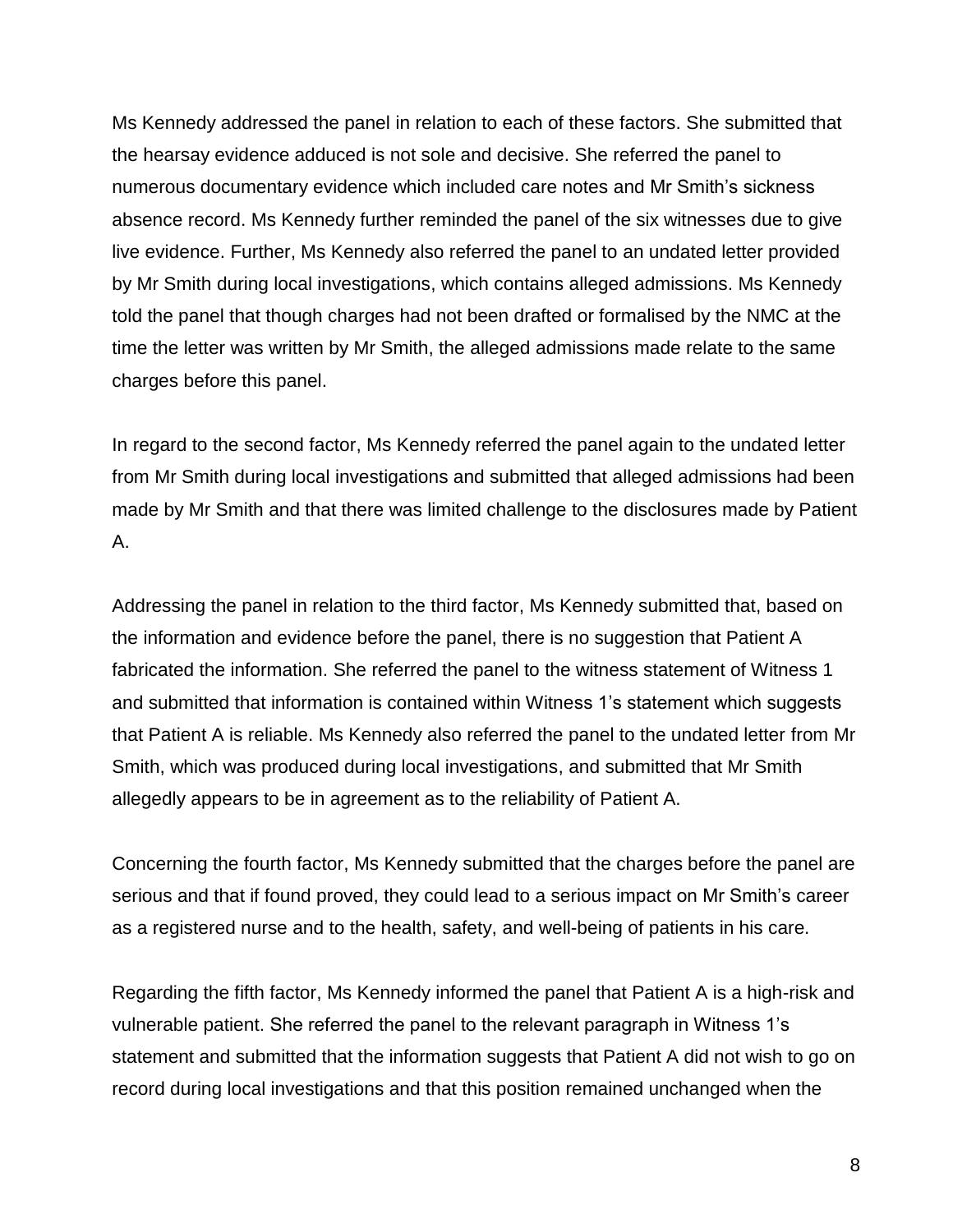NMC investigations commenced. She therefore submitted that this provides sufficient reason for Patient A's non-attendance.

Addressing the panel on the sixth factor, Ms Kennedy submitted that, due to the vulnerability of Patient A and his evidence not being sole and decisive, the NMC decided that it would not be appropriate to obtain evidence from Patient A. Ms Kennedy reminded the panel that the NMC has an obligation to consider the welfare of witnesses and submitted that it deemed this to be the appropriate course of action.

In respect of the seventh factor, Ms Kennedy submitted that prior to the hearing commencing, Mr Smith had been provided with all relevant documentation that the NMC had deemed appropriate for the panel to consider with regard to the charges in this case. She submitted that given this course of action, the panel could form the view that Mr Smith had sight of the hearsay evidence and decided not to contest it.

Ms Kennedy invited the panel to admit Patient A's hearsay evidence. She submitted that the evidence is relevant to the charges and that it is fair in all of the circumstances. She reminded the panel that should it decide to admit this evidence, there is no set indication as to what weight the panel should attach to it at a later date.

The panel heard and accepted the legal assessor's advice on the issues it should take into consideration in respect of this application. This included that Rule 31 provides that, so far as it is *'fair and relevant'*, a panel may accept evidence in a range of forms and circumstances, whether or not it is admissible in civil proceedings. The legal assessor also referred the panel to relevant case law, namely the case of *El Karout v Nursing and Midwifery Council* [2019] EWHC 28 (Admin) and *Thorneycroft v NMC*.

The panel was of the view that Patient A's hearsay evidence was not sole and decisive and referred itself to the numerous documentary evidence which included witness statements, care notes and Mr Smith's sickness absence record. It was mindful that it was due to hear the live evidence of six witnesses. It also considered the undated letter from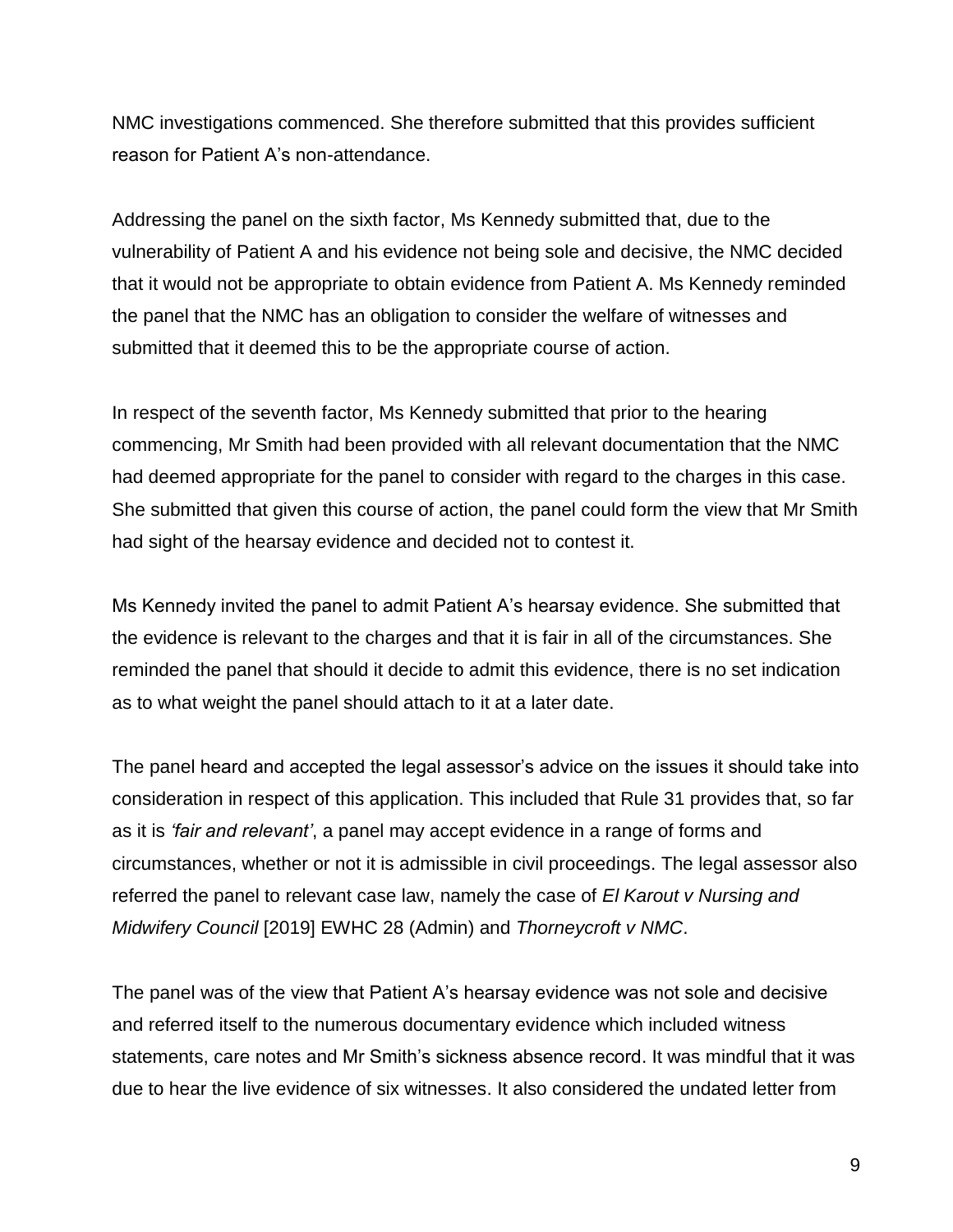Mr Smith during local investigations and the alleged admissions that had been made by Mr Smith at the time. It was of the view that the alleged admissions related to the same allegations before the panel at this hearing.

Further, the panel noted that Mr Smith did have an opportunity to challenge the nature and extent of the evidence produced by the NMC prior to this hearing and had not done. It also deemed the charges to be serious and considered that, if found proved, they could lead to a serious impact on Mr Smith's career as a registered nurse and to the health, safety, and well-being of patients in his care.

The panel considered that Patient A is high-risk and a vulnerable patient, and whilst it was of the view that the NMC could have made attempts to secure a statement from Patient A, it reminded itself of the NMC's obligation to keep the welfare of such vulnerable witnesses in consideration and deemed that appropriate decisions had been made around this. It also considered witness statements around Patient A's reliability and deemed that there is enough information before it to support the view that there was no reason for Patient A to fabricate the disclosures which he made to medical professionals responsible for his care. The panel was mindful that it must also be fair to Mr Smith and decided that it would further explore the reliability of Patient A's disclosures when receiving live evidence from the witnesses to whom he made these disclosures.

In these circumstances, the panel determined it would be fair and relevant to accept into evidence Patient A's hearsay evidence but would give it such weight it deems appropriate once the panel had heard and evaluated all the evidence.

#### **Decision and reasons on facts**

In reaching its decisions on the facts, the panel took into account all the oral and documentary evidence in this case together with the submissions made by Ms Kennedy on behalf of the NMC.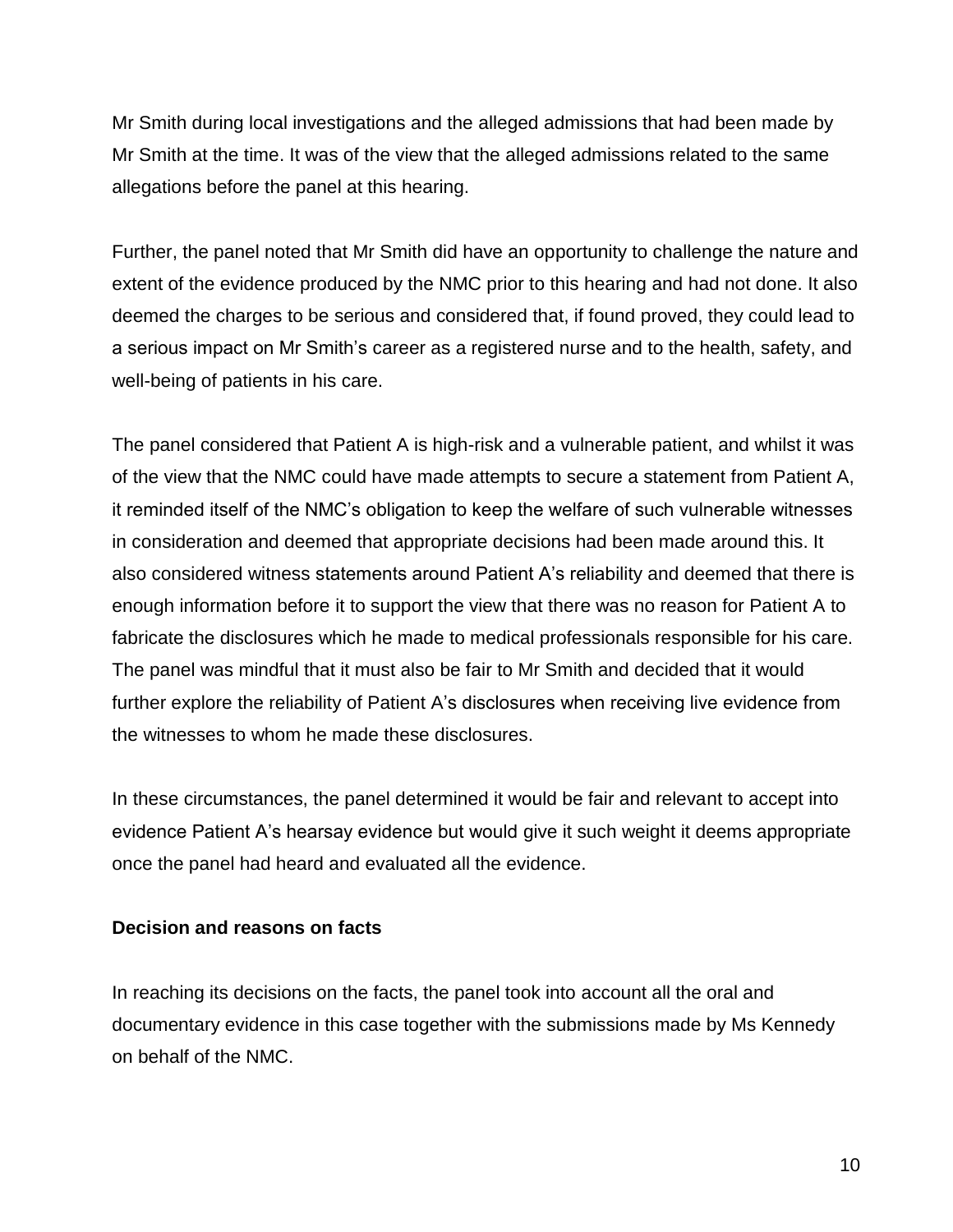The panel has drawn no adverse inference from the non-attendance of Mr Smith.

The panel was aware that the burden of proof rests on the NMC, and that the standard of proof is the civil standard, namely the balance of probabilities. This means that a fact will be proved if a panel is satisfied that it is more likely than not that the incident occurred as alleged.

The panel heard live evidence from the following witnesses called on behalf of the NMC:

|           | Witness 1:   | Service manager at the Trust at the<br>time of the allegations;             |
|-----------|--------------|-----------------------------------------------------------------------------|
|           | Colleague A: | Team Leader at the Trust at the time<br>of the allegations;                 |
|           | Witness 2:   | Community Psychiatric Nurse at the<br>Trust at the time of the allegations; |
|           | Witness 3:   | Clinical Nurse Specialist at the Trust;                                     |
|           | Witness 4:   | Team Leader at the Trust;                                                   |
| $\bullet$ | Witness 5:   | Consultant Psychiatrist at the Trust.                                       |

# **Background**

The charges arose whilst Mr Smith was employed as a Community Psychiatric Nurse ("CPN") at Sussex Partnership NHS Foundation Trust ("the Trust"). Between January 2018 and July 2018, Mr Smith was based at the Bedale Centre ("the Centre") which assesses and treats people with specialist mental health needs.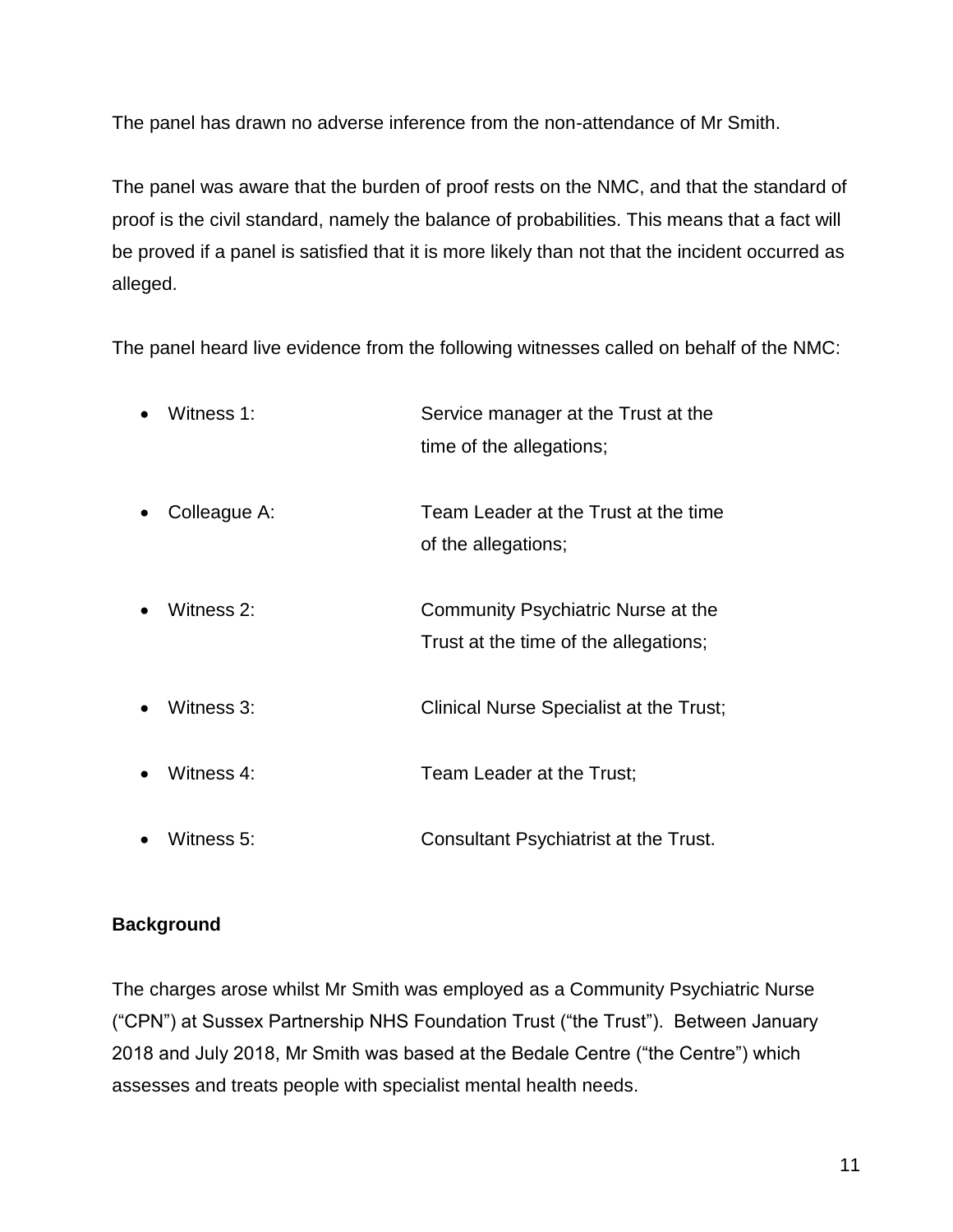Excerpts from the Trust's job description outlined the following about what the CPN role entailed:

*'The role of Community Nurse is to work in partnership with service users in the designated care group with complex health presentations, developing their care plans and recovery plans to enable them to lead fulfilling lives. They will demonstrate an understanding of clinical interventions relevant the care group to include education, care plans and discharge planning, working closely with carers, families and partner agencies to facilitate this. The post holder will work at all times to promote the safety and the well being of service users and their families/carers. The post holder will assess, plan and implement care, and provide specialist nursing advice and carry out specialist nursing procedures. They will provide clinical supervision to staff and students.'*

Patient A had been an inpatient at the Centre in December 2017 and was discharged in January 2018. Upon their discharge, Patient A was given a Community Treatment Order ("CTO") and Mr Smith was allocated to be his CPN – this required Mr Smith to visit Patient A to administer monthly Paliperidone Depot injections.

Concerns first arose when Patient A was due to have a hearing to review the continuation of his CTO. Witness 4, a Team Leader at the Centre, had prepared for the review hearing to take place in May 2018 and had asked Mr Smith to prepare a Social Circumstances Report. However, Mr Smith failed to do this before he left the Centre to commence a new role.

In preparation for preparing the report, Witness 4 visited Patient A on 3 July 2018. During this visit, disclosures were made by Patient A that he had not received his Paliperidone Depot injections since being discharged from the Centre in January 2018 and had not seen Mr Smith since March 2018.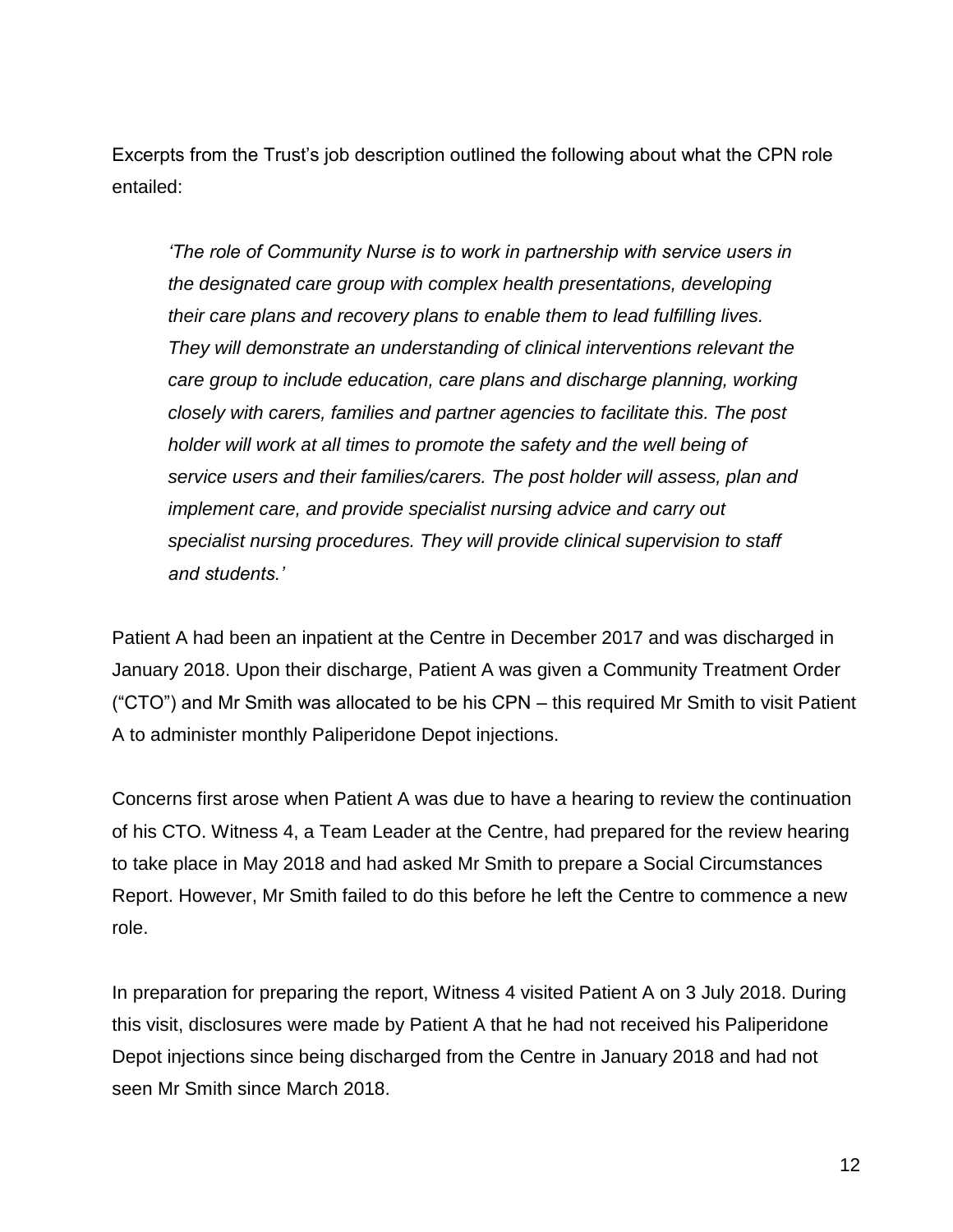Concerned by these disclosures, Witness 4 checked Patient A's Carenotes and further concerns were raised that Mr Smith had completed Patient A's Carenotes retrospectively.

A local investigation was conducted by the Trust which resulted in a disciplinary hearing on 4 June 2019. Mr Smith attended this hearing, presented a statement, and set out that he had missed seeing Patient A for one injection due to problems managing his caseload and was late for the proceeding one. He further provided that when he went to give Patients A their injection, Patient A had said that they did not want to receive it and would not agree to restarting the Paliperidone Depot injections.

Mr Smith further provided that he had panicked due to his error in missing the injection and had not known what to do. He further told the Trust that he had agreed with Patient A not to tell anyone. This information only came to light at the very end of the investigative process. Until that point, Mr Smith had maintained during formal interviews that he had both visited Patient A and administered the Paliperidone Depot injections.

Before making any findings on the facts, the panel heard and accepted the advice of the legal assessor.

The panel then considered each of the charges and made the following findings.

# **Charge 1**

1. Between 01 January 2018 and 30 June 2018, failed to administer one or more monthly doses of Paliperidone to Patient A.

# **This charge is found proved.**

In reaching its decision, the panel took into account the witness evidence, Patient A's hearsay evidence, the Carenote entries made by Mr Smith and Patient A's blood test results dated 25 July 2018.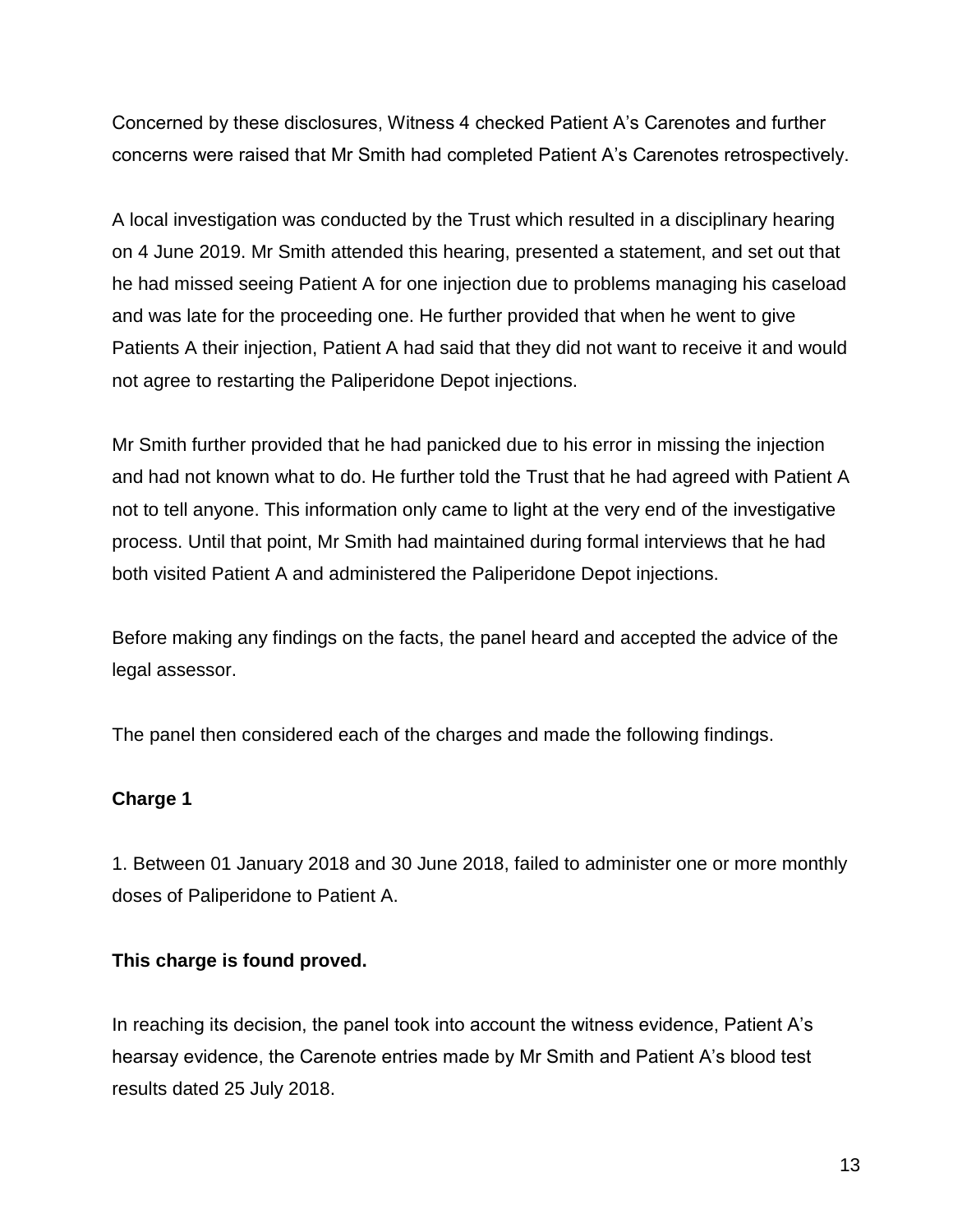The panel had no reason to doubt the credibility and reliability of Witness 4's evidence regarding her dealings with Patient A, in particular, his disclosure to her that he had not received his Paliperidone Depot injection since his discharge from the Centre in January 2018 and had not seen Mr Smith since March 2018. It noted that Witness 4's reliance on Patient A's version of events/level of honesty is based on her dealings with Patient A since these allegations arose, and examination of his previous medical notes. There was no information before the panel to suggest any previous concerns with Patient A's reliability and credibility.

The panel had regard to the blood test results dated 25 July 2018 which indicated that there was no Paliperidone in Patient A's bloodstream. It noted that Witness 4 stated that Paliperidone is present in a patient's bloodstream for '29 – 40 days' after it is administered.

The panel noted the Carenote entry dated 19 June 2018 made by Mr Smith that states that he administered a Paliperidone injection to Patient A. It noted that this was 30 days before Patient A's blood test results and considered that it could not rely on this Carenote entry as Patient A's blood test shows that there was no Paliperidone in his bloodstream.

The panel also noted that no depot card for Patient A could be located during the local investigation. The panel heard evidence that a depot card would evidence accurately when the Paliperidone Depot injections had been administered and that this would have been the responsibility of Mr Smith to complete.

The panel had regard to the local investigation notes in which Mr Smith stated he had administered the Paliperidone Depot injections; however, at the final local investigation meeting, he admitted that he did not. The panel considered that this called into question Mr Smith's credibility.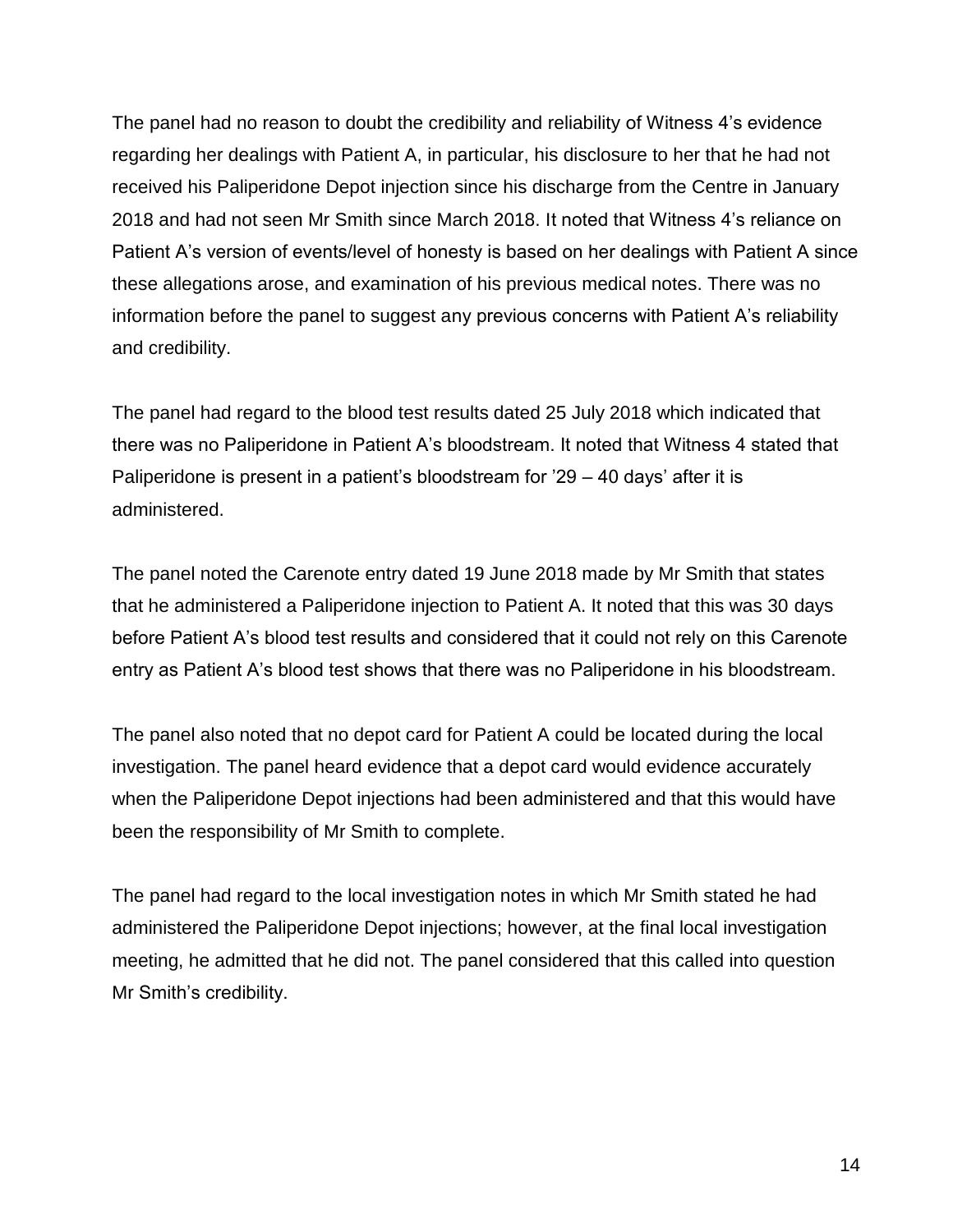The panel also had regard to entries made on the Carenotes system and noted that these were not made contemporaneously by Mr Smith, rather they were made some months later.

Having identified that Mr Smith did not administer the Paliperidone Depot injection when he claimed to have done so on 19 June 2018 based on the blood test results of Patient A and the absence of any credible evidence to confirm that he had indeed administered any of the prescribed injections whatsoever, the panel considered it more likely than not that he failed to administer any of the Paliperidone Depot injections, in line with the disclosures made by Patient A to Witness 4.

In view of the above, the panel considered it more likely than not that Mr Smith failed to administer one or more monthly doses of Paliperidone to Patient A.

The panel therefore found this charge proved.

# **Charge 2**

2. Between 01 January 2018 and 30 June 2018 failed to make Carenote entries for Patient A.

# **This charge is found proved.**

In reaching this decision, the panel took into account the oral and documentary evidence in this case. The panel noted the Health Records Policy ("the Policy") before it. The panel was satisfied that this was the Policy in place at the time the charges occurred.

The panel had regard to the following extract from the Policy:

*"Records should be accurate and up to date (entries completed no later than the end of the following working day). Filing must be up to date."*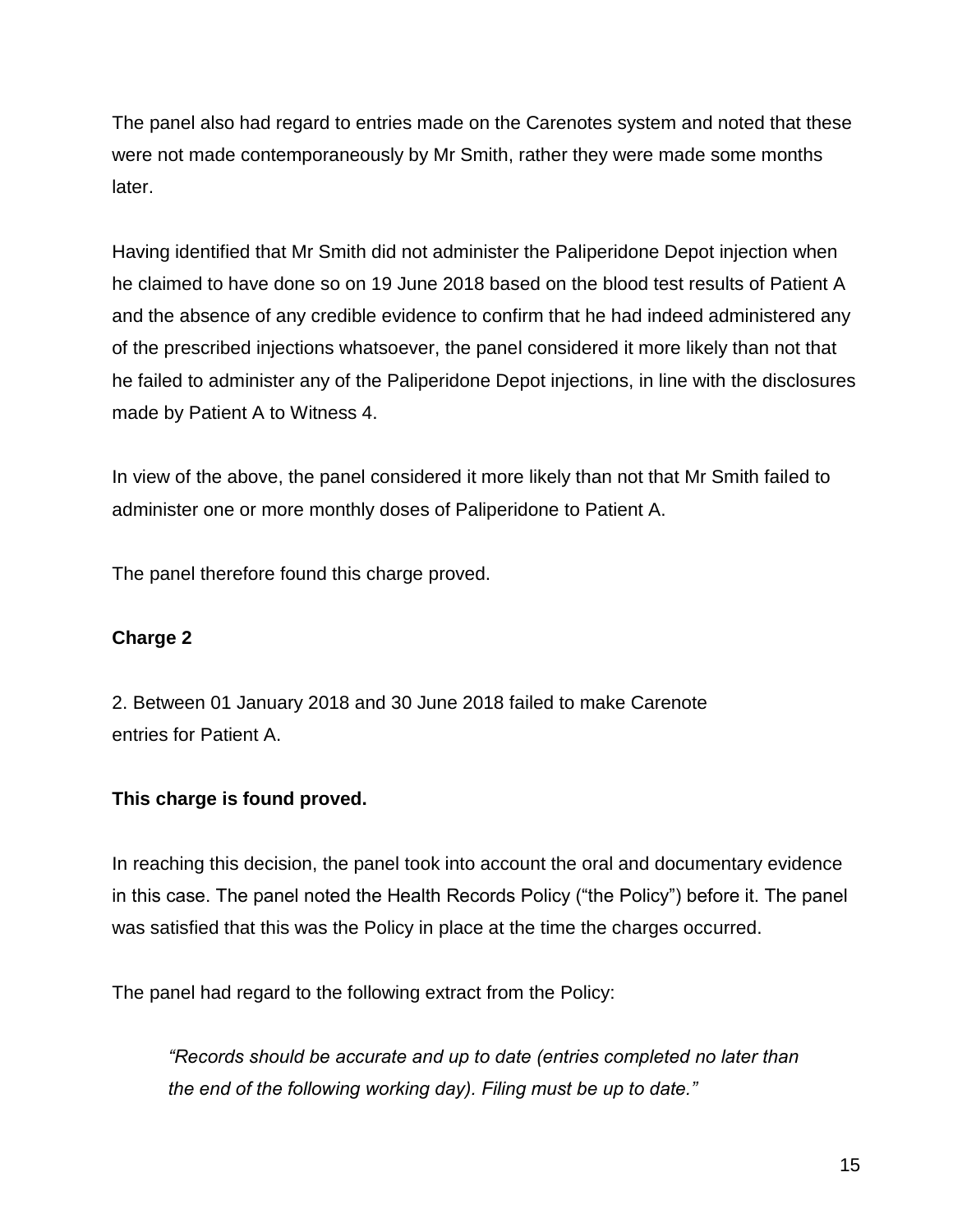The panel noted the Carenote entry records before it. It noted that entries relating to visits to Patient A between February and June 2018 were created my Mr Smith on the 4 and 5 July 2018. As a consequence, the panel found that Mr Smith had failed to comply with the Policy that such entries should be completed no later than at the end of the following day.

The panel also had regard to Mr Smith's responses during his local investigation meeting with Witness 1 on 20 August 2018. The panel noted Mr Smith's admission to Witness 1 that he did not adhere to the NMC Code of Conduct, which states that that nurses must keep clear and accurate records written up closely after the event in respect of Patient A. The panel found Witness 1's oral evidence as to this matter to be consistent with her witness statement and the documentary evidence provided. The panel therefore determined that, on the balance of probabilities between 1 January 2018 and 30 June 2018 Mr Smith failed to make Carenote entries for Patient A.

The panel therefore found this charge proved.

# **Charge 3**

3. In respect of one or more occasions at charge 1 above, failed to discharge your duty of candour in that, you did not escalate the failure(s) to medicate.

# **This charge is found proved.**

In reaching its decision, the panel took into account the witness evidence and the documentary evidence.

The panel noted that Mr Smith was Clinical Lead at the time of the incidents and considered that due to his senior position, he should have been fully aware of the need to escalate when Patient A's medication had not been administered. The panel had regard to Witness 3 and Witness 4's evidence and noted that both witnesses confirmed that the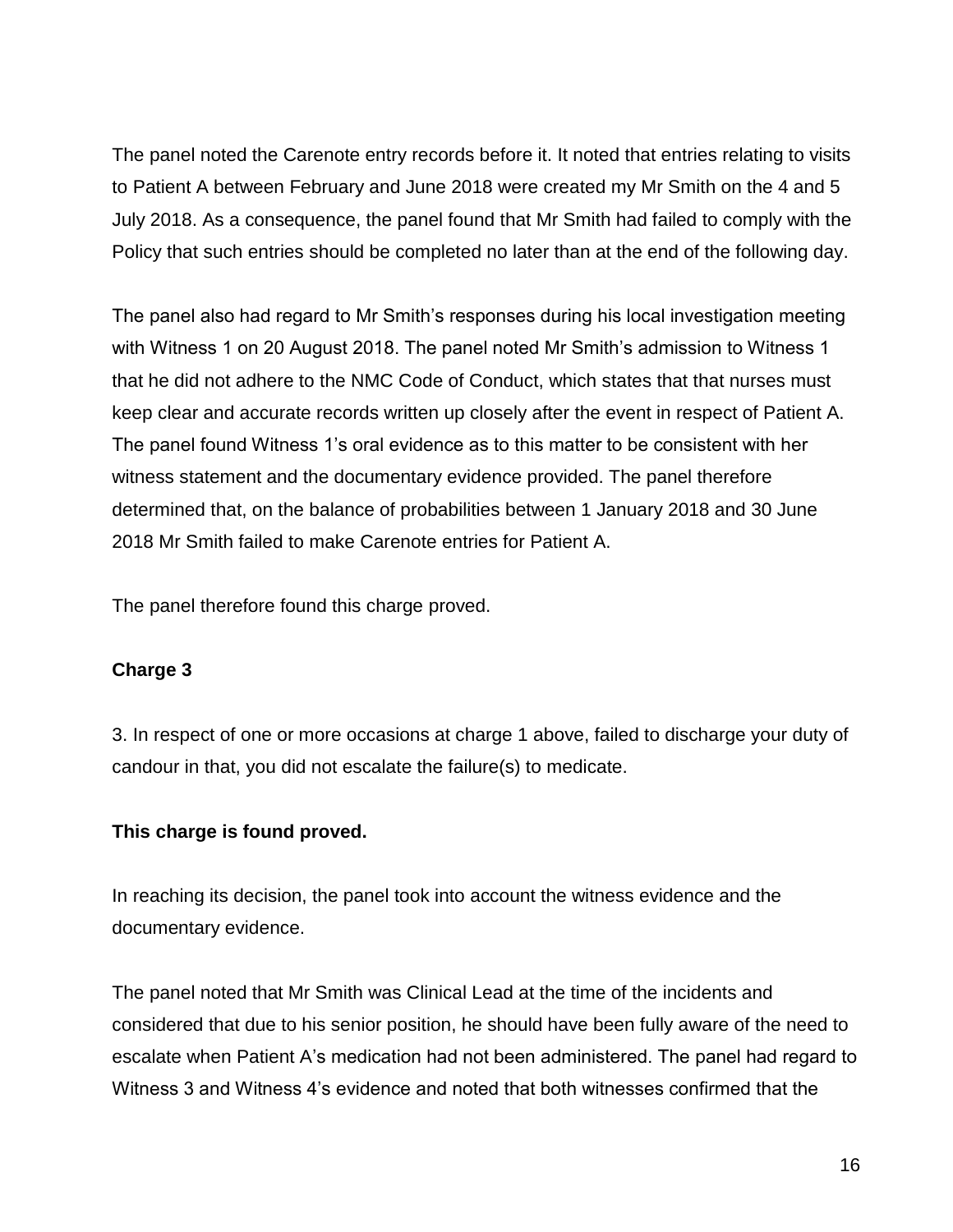correct procedure would have been for Mr Smith to inform his team leader, line manager, supervisor, or a consultant who would then call a multidisciplinary meeting to consider whether to continue with the Patient's treatment or to discontinue it. The panel had no evidence before it of Mr Smith following this procedure.

The panel noted the live evidence of Witness 3 and took into account that Mr Smith would regularly have clinical supervision meetings with Witness 3. The panel considered these meetings offered Mr Smith opportunities to raise the issues. It further noted the live evidence of Witness 5 and noted Mr Smith having 'a good working relationship' and considered that Mr Smith could have disclosed the issue to Witness 5 but chose not to. Whilst the panel heard some evidence regarding Mr Smith having a poor relationship with his line manager, it also heard evidence of other individuals, both peers and supervisors, to whom Mr Smith could have escalated his failure to administer the Paliperidone Depot injections to Patient A.

The panel also had regard to its findings at charge 1 that Mr Smith failed to administer Paliperidone Depot injections to Patient A, therefore it follows that, as Patient A's CPN, Mr Smith had breached his duty of candour by not escalating his failure to medicate Patient A.

In view of the above, the panel found that Mr Smith had breached his duty of candour and the panel found this charge proved.

# **Charge 4**

4. On or about 4 & 5 July 2018, made one or more entries on the Carenote system recording care of Patient A which were:

# 4.1 Retrospective

4.2 Wholly or partly fabricated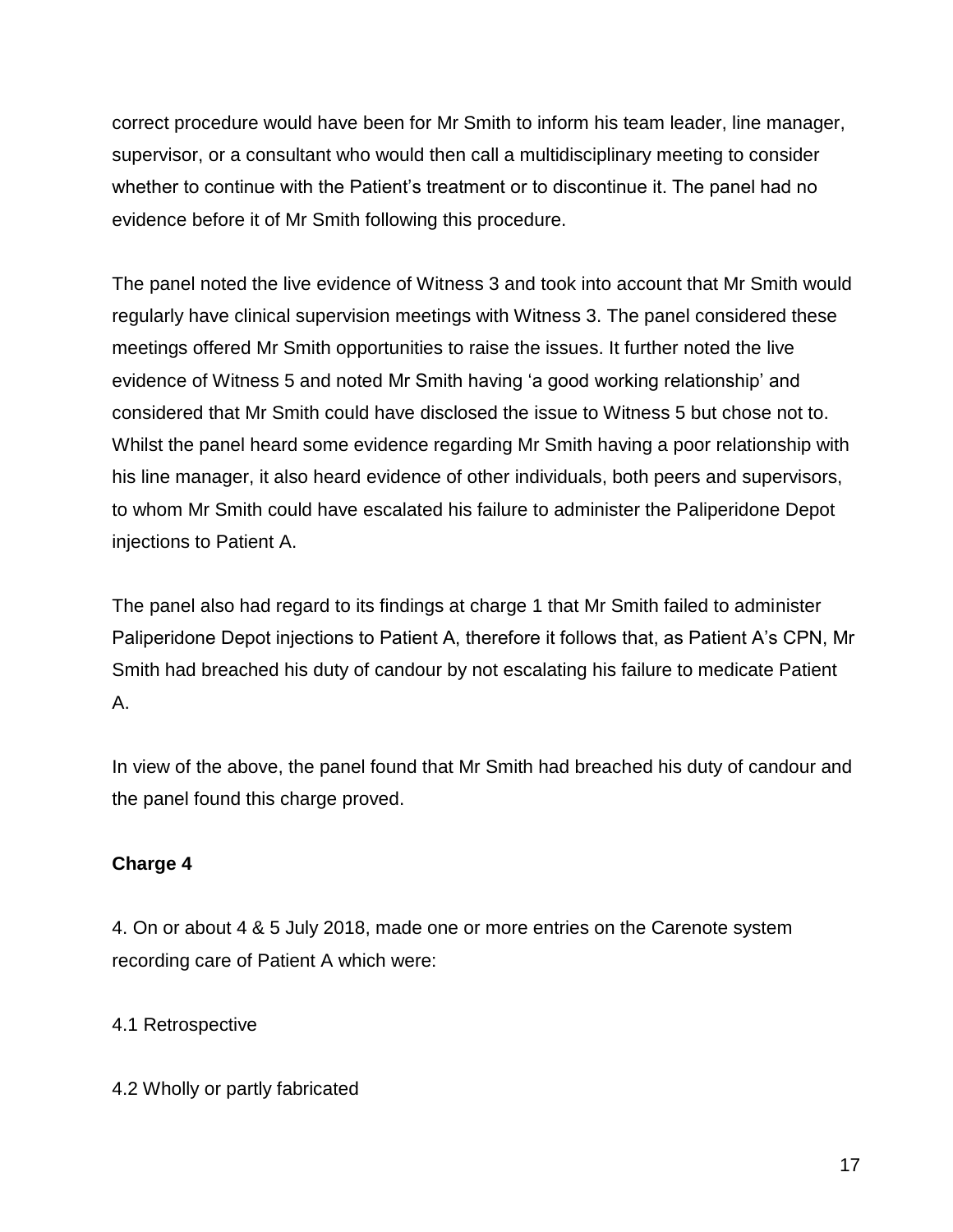# **This charge is found proved in its entirety.**

# **4.1**

For the same reasons given in relation to charge 2 above, the panel was satisfied on the balance of probabilities that this charge is proved.

# **4.2**

In reaching its decision, the panel took into account the witness evidence and the documentary evidence.

Having found charge 1 proved and concluding that entries made on the Centre's Carenotes system were not made contemporaneously by Mr Smith, the panel considered it more likely than not that Mr Smith made one or more entries on the Carenote system which were wholly or partly fabricated in order to conceal the fact that he had not administered the Paliperidone Depot injections to Patient A.

The panel therefore found this charge proved.

# **Charge 5**

5. Your actions at 4.2 above were dishonest in that you were representing that meetings and the care recorded in them, had taken place when you knew they had not, and/or, where meetings had taken place, you were representing the records of those meetings as accurate when you knew they were not.

# **This charge is found proved.**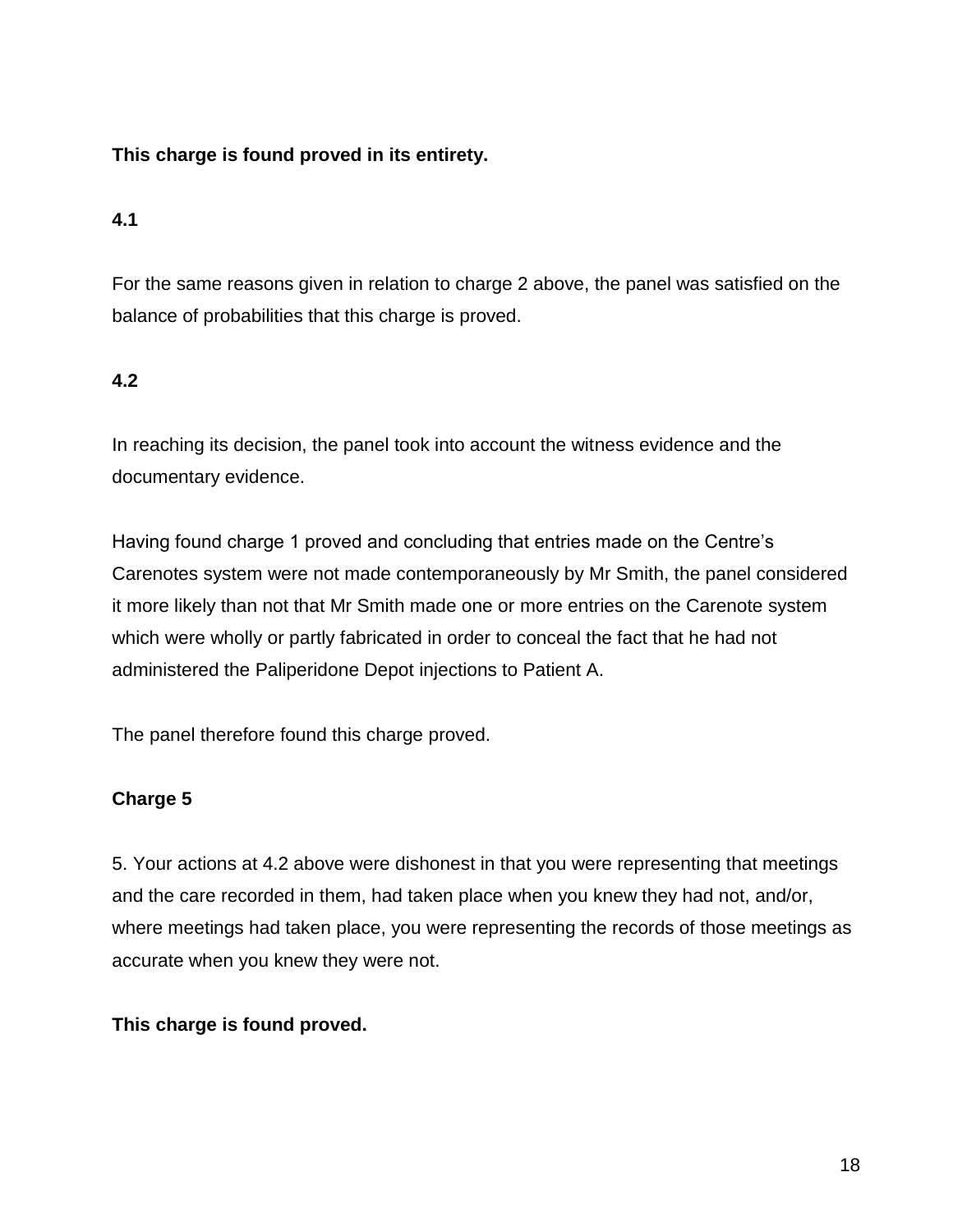In reaching its decision, the panel took into account the witness evidence and the documentary evidence.

It had regard to the case of *Ivey v Genting Casinos Ltd t/a Crockfords [2017] UKSC 67* in determining whether Mr Smith had been dishonest in his actions. In particular, the panel noted in paragraph 74:

*'When dishonesty is in question the fact-finding tribunal must first ascertain (subjectively) the actual state of the individual's knowledge or belief as to the facts. The reasonableness or otherwise of his belief is a matter of evidence (often in practice determinative) going to whether he held the belief, but it is not an additional requirement that his belief must be reasonable; the question is whether it is genuinely held. When once his actual state of mind as to knowledge or belief as to facts is established, the question whether his conduct was honest or dishonest is to be determined by the fact-finder by applying the (objective) standards of ordinary decent people. There is no requirement that the defendant must appreciate that what he has done is, by those standards, dishonest.'*

The panel noted that as Clinical Lead, Mr Smith was in a senior position, and he should have been fully aware of the need to either give Patient A his Depot injections as per his prescription and his CTO or to report that Patient A was refusing them. During the local investigation meetings, Mr Smith maintained that he had administered the Paliperidone Depot injections, but later admitted at the final local investigation meetings that he had missed one and was late to give another. The panel had sight of the undated letter submitted by Mr Smith in which he admitted:

*'In brief, I had missed administering a Paliperidone injection and was late for the proceeding one.*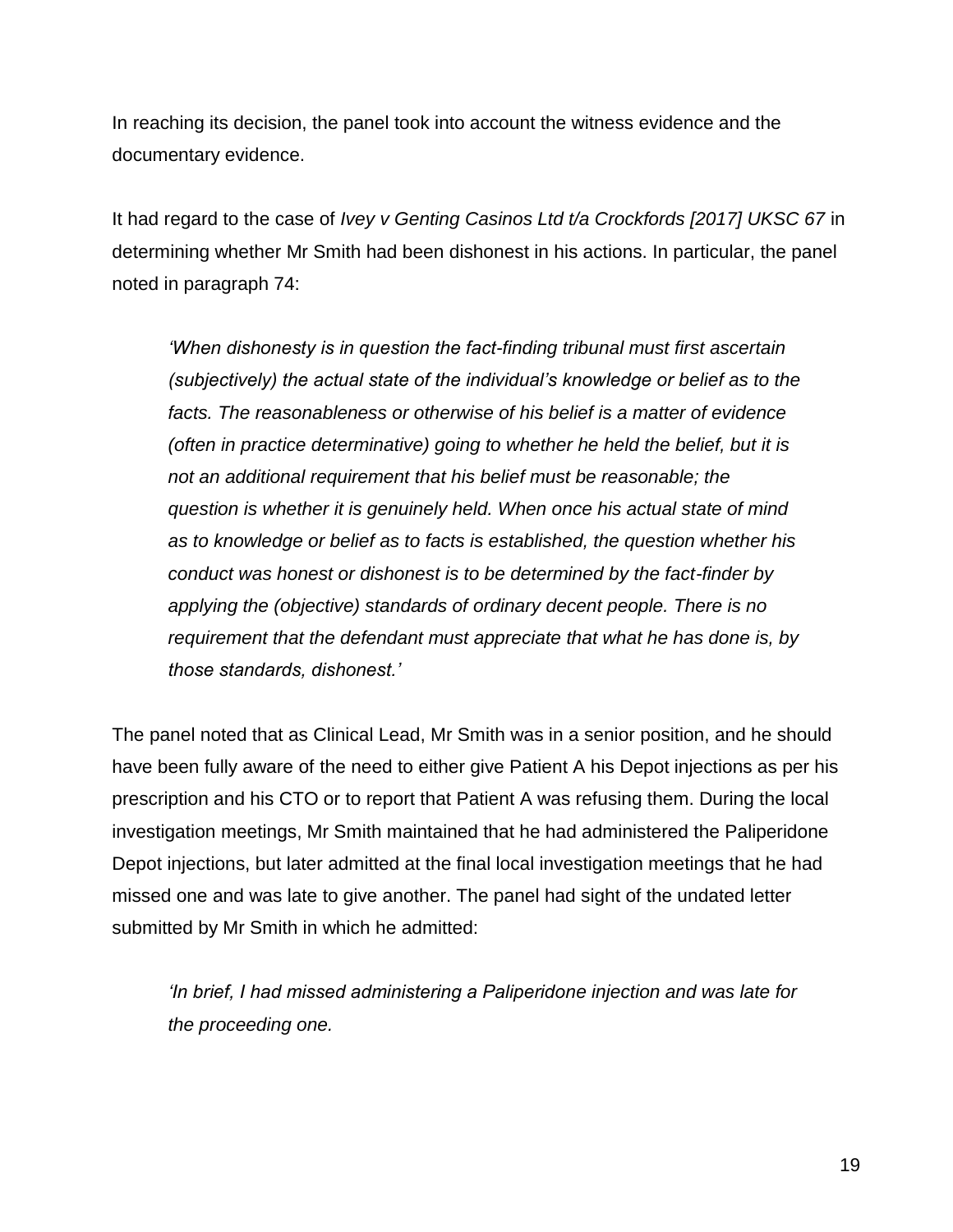*I saw the client, who refused to consider restarting it and I panicked. Unbelievably and stupidly, I tried to cover up my error as I thought my job and career would be finished.'*

The panel determined that Mr Smith would have been aware that the Carenote entries made by him were retrospective and wholly or partly fabricated as he had not administered any Paliperidone Depot injections to Patient A since his discharge from the Centre in January 2018, nor had he seen Patient A since March 2018.

The panel was satisfied that Mr Smith was dishonest when he had made Carenote entries indicating that he had carried out meetings with Patient A during which he had administered Paliperidone Depot injections in an effort to conceal his failings.

Therefore, the panel was not satisfied that Mr Smith had made an honest mistake nor were there any other valid reasons for making inaccurate and fabricated entries in Patient A's Carenotes, and it determined that ordinary and decent people would consider his actions to be dishonest.

The panel therefore found this charge proved.

# **Fitness to practise**

Having reached its determination on the facts of this case, the panel then moved on to consider whether the facts found proved amount to misconduct and, if so, whether Mr Smith's fitness to practise is currently impaired. There is no statutory definition of fitness to practise. However, the NMC has defined fitness to practise as a registrant's suitability to remain on the register unrestricted.

The panel, in reaching its decision, has recognised its statutory duty to protect the public and maintain public confidence in the profession. Further, it bore in mind that there is no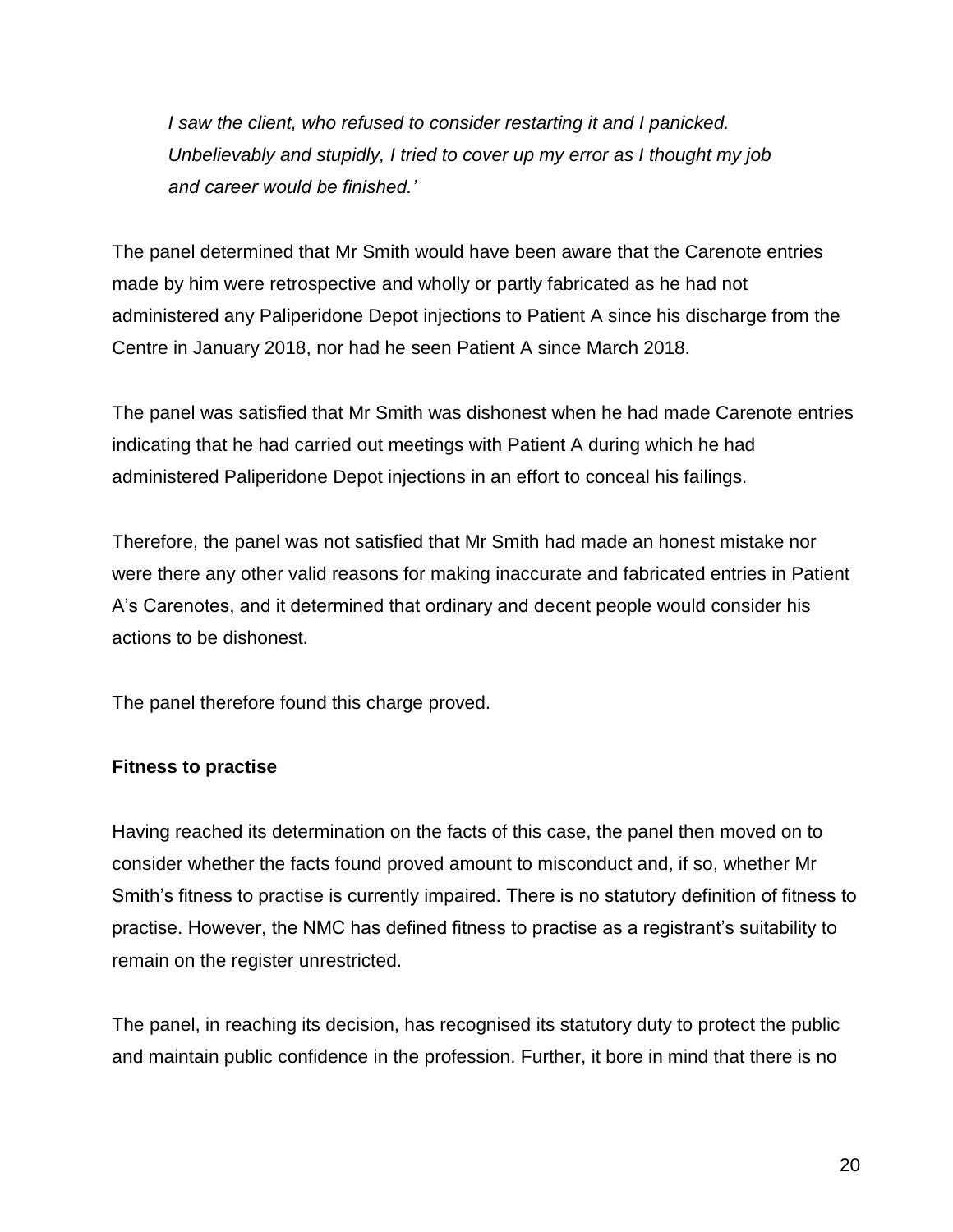burden or standard of proof at this stage and it has therefore exercised its own professional judgement.

The panel adopted a two-stage process in its consideration. First, the panel must determine whether the facts found proved amount to misconduct. Secondly, only if the facts found proved amount to misconduct, the panel must decide whether, in all the circumstances, Mr Smith's fitness to practise is currently impaired as a result of that misconduct.

### **Submissions on misconduct and impairment**

In coming to its decision, the panel had regard to the case of *Roylance v GMC (No. 2) [2000] 1 AC 311* which defined misconduct as a 'word of general effect, involving some act or omission which falls short of what would be proper in the circumstances', and which must be serious.

Ms Kennedy invited the panel to take the view that the facts found proved amount to misconduct. The panel had regard to the terms of 'The Code: Professional standards of practice and behaviour for nurses and midwives (2015)' (the Code) in making its decision.

Ms Kennedy identified the specific, relevant standards where Mr Smith's actions amounted to misconduct and submitted that Codes 8.1, 8.2, 8.3, 8.5, 8.6, 9.3, 10.1, 10.2, 10.3, 13.1, 13.2, 14 in its entirety, 16, 16.1, 16.3, 17, 17.1, 17.2, 17.3, 18.2, 20.1 and 20.2 had all been engaged.

Addressing the panel first on misconduct in particular to charges 1 and 2, Ms Kennedy submitted that the failure to administer medication and keep accurate records is serious. She reminded the panel of the live witness evidence heard in this case and that at the time of the incidents, there was a high caseload and staff shortages at the Centre, which put Mr Smith under extreme pressure.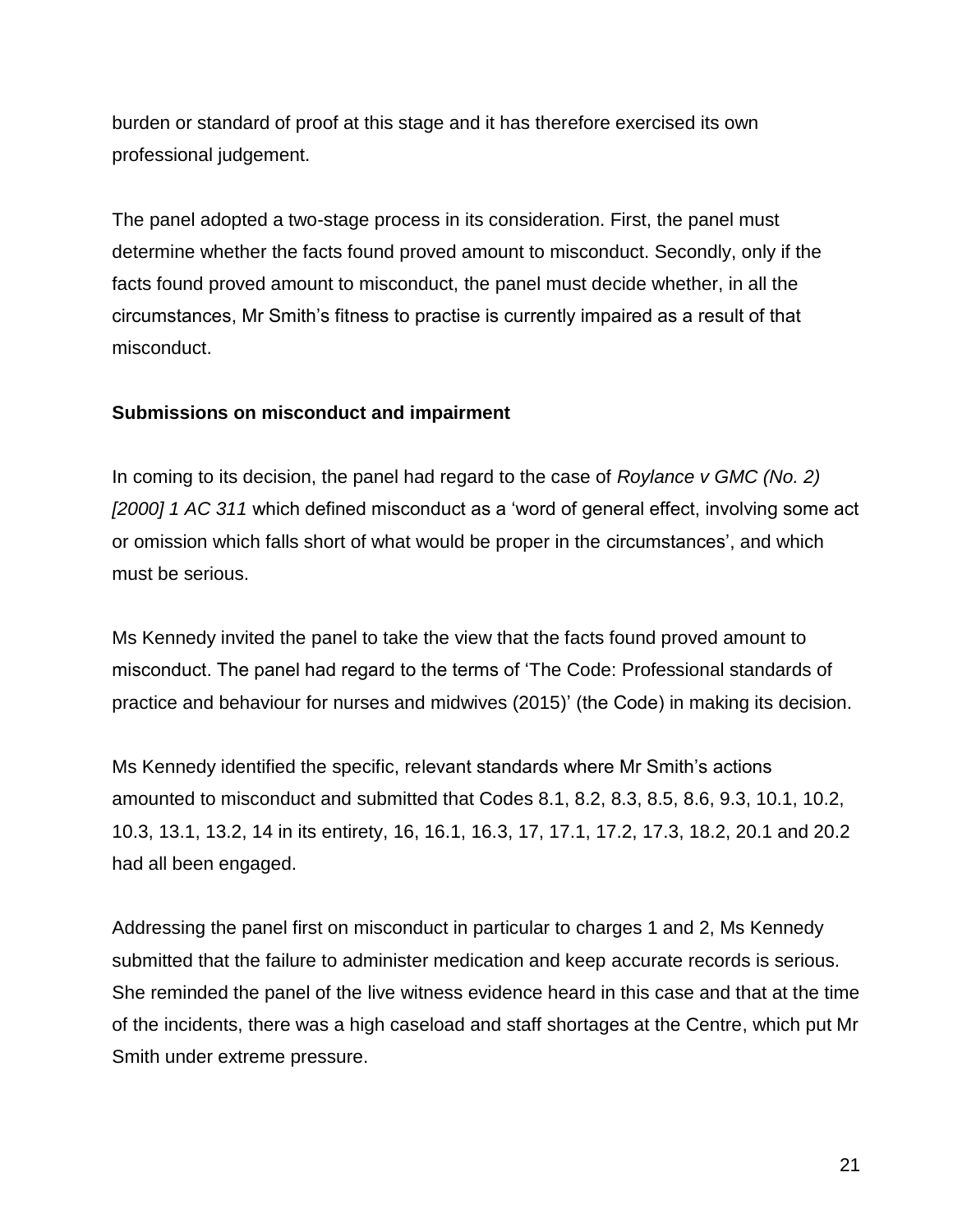Addressing the panel next on charges 3, 4.1, 4.2 and 5, Ms Kennedy submitted that these are more serious charges and referred the panel again to the live witness evidence. Ms Kennedy told the panel that the risk of not administering the Paliperidone Depot injections after consecutive doses had been missed includes a risk of relapse and risk of being hospitalised. Ms Kennedy referred the panel to the Witness evidence of Witness 4 who informed the panel that Patient A did relapse shortly after these incidents occurred and was admitted into hospital in September 2018.

Further, Ms Kennedy referred the panel to the live witness evidence of Colleague A who informed the panel that if doses are missed, the Paliperidone depot injections would have to be titrated, otherwise there would be a risk of overdosing the patient, a risk of oversedation and severe illness with potentially fatal risks. Ms Kennedy submitted that Patient A was exposed to these risks as he was not in the hospital at the time so could not be monitored.

Ms Kennedy submitted that is it the role of nurses to protect and care for vulnerable patients under their care, and to be open and candid when mistakes are made. She submitted that Mr Smith clearly failed those duties and that his conduct proved to have fallen far short of what is expected of a registered nurse.

Addressing the panel next on impairment, Ms Kennedy referred the panel to the case of *Council for Healthcare Regulatory Excellence v (1) Nursing and Midwifery Council (2) and Grant* [2011] EWHC 927 (Admin) and the four-limb "test". Ms Kennedy submitted that all four limbs of *Grant* are engaged.

Ms Kennedy addressed the panel in relation to all four limbs.

In respect of limb one, Ms Kennedy submitted that Mr Smith's failure to document and escalate that Patient A had not received the Paliperidone Depot injections put Patient A at risk of harm. However, Ms Kennedy submitted that the most significant risk posed by Mr Smith was by his dishonesty in that he fabricated the Carenote records to indicate that the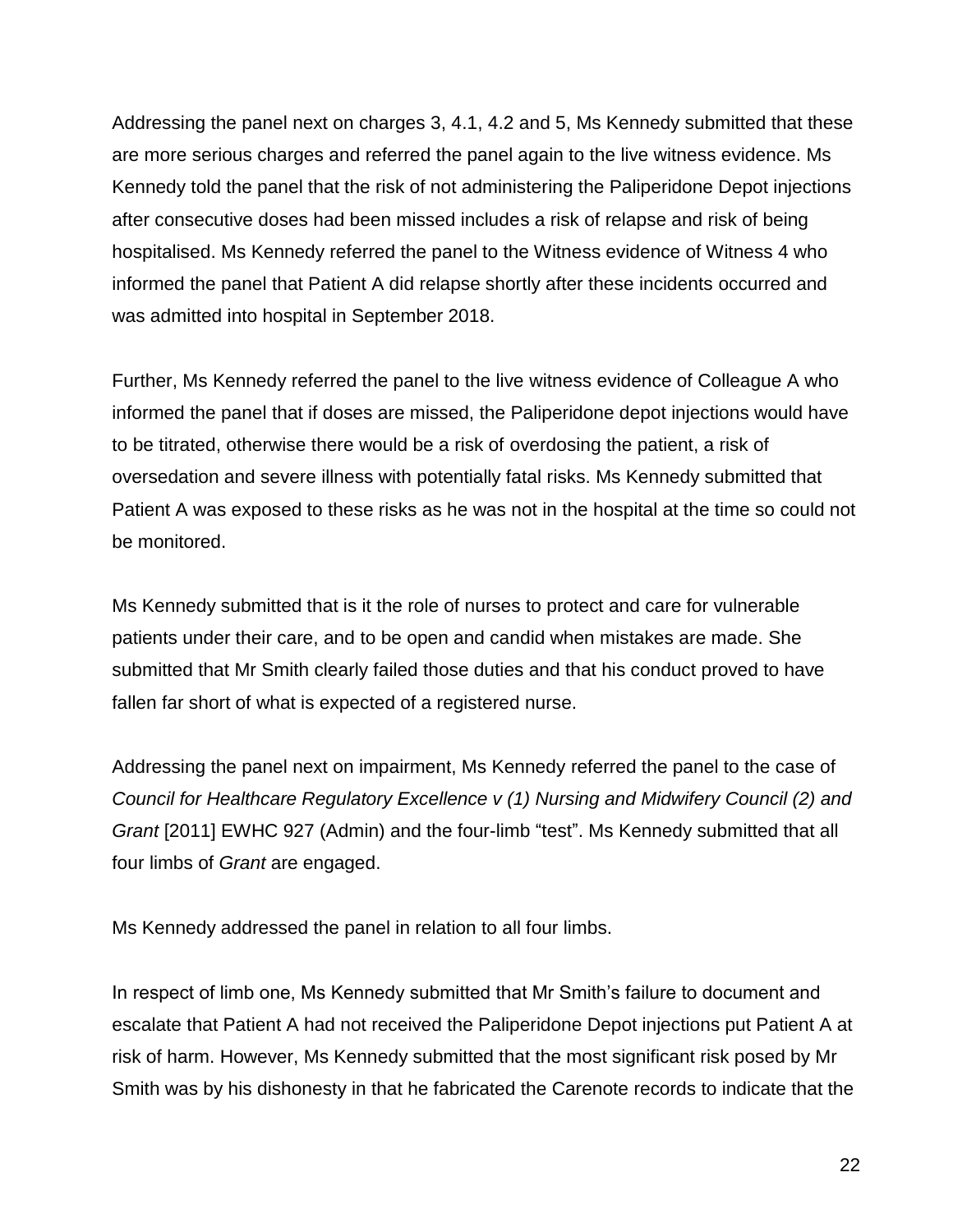Paliperidone Depot injections had been administered to Patient A, thereby putting him at risk of receiving further injections when he had missed consecutive doses.

Ms Kennedy submitted that the nursing profession *'demands'* that nurses are open and candid when mistakes are made, and that they act with honesty and integrity. She told the panel that patient wellbeing is expected to be prioritised to monitor and minimise the risks to their safety and submitted that Mr Smith's misconduct put Patient A at serious and unwarranted risk of harm.

Addressing the panel on the second limb, Ms Kennedy told the panel that the public has the right to expect nurses to provide effective care, refer to colleagues, escalate matters where appropriate and act with honesty and integrity. She submitted that Mr Smith's conduct in fabricating records to conceal his mistakes and his sustained dishonesty throughout the local level investigations undermined public confidence in the nursing profession and has brought the profession into disrepute.

Concerning limb three and four, Ms Kennedy submitted that Mr Smith's conduct breached the fundamental tenets of the profession and that his actions were dishonest.

Addressing the panel next on remediation, insight, and risk of repetition, Ms Kennedy submitted that a finding of impairment is required on the grounds of public protection and is also in the wider public interest.

In respect of charges 1 and 2, Ms Kennedy referred the panel to the evidence it had heard concerning high caseloads and staffing shortages. She submitted that in regard to the misconduct relating to charges 1 and 2, the actions of Mr Smith are remediable through training and some form of supervision. In relation to charges 3, 4.1, 4.2 and 5, Ms Kennedy submitted that these charges are more serious and due to their nature, more difficult to remediate. Ms Kennedy referred the panel to the relevant guidance and submitted that the most serious kind of breach is that of a nurse deliberately breaching his or her duty of candour.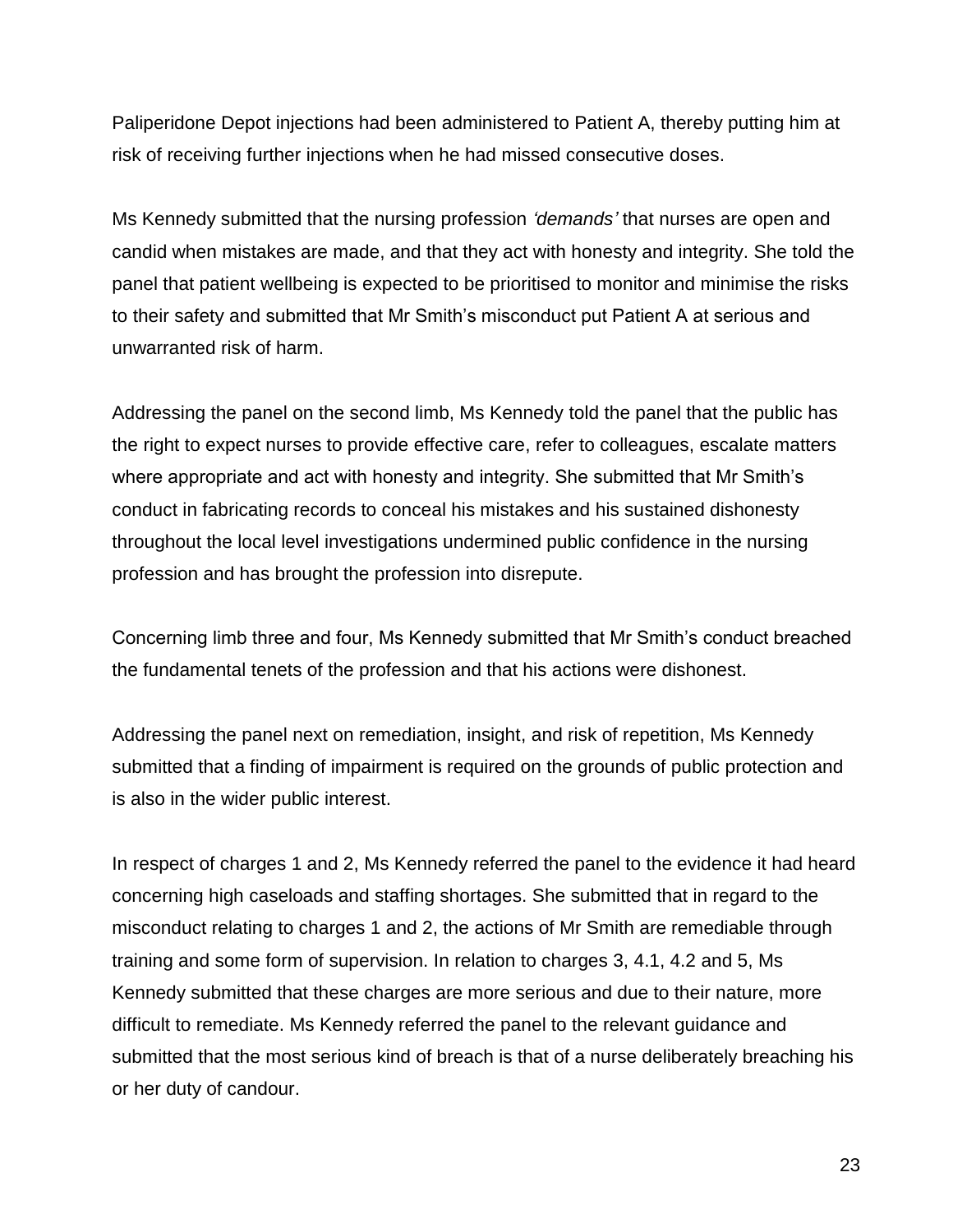Further, Ms Kennedy submitted that Mr Smith has not engaged with the NMC since the referral and has yet to formally respond to the charges. She drew the panel's attention to the undated statement provided by Mr Smith at local level investigations and submitted that whilst this demonstrates some level of insight, there is no indication of remorse or remediation and how his actions could have impacted on the health, safety, and well-being of Patient A. Therefore, Ms Kennedy submitted that due to the lack of insight into remediation, there is a risk of repetition and consequently a real risk of harm. She submitted that members of the public would find such behaviour deplorable and that a finding of impairment is required to maintain confidence in the professions and the NMC as a regulator.

The panel accepted the advice of the legal assessor which included references to the cases of *Roylance* and *Grant.* 

### **Decision and reasons on misconduct**

When determining whether the facts found proved amount to misconduct, the panel had regard to the terms of the Code.

The panel was of the view that Mr Smith's actions did fall significantly short of the standards expected of a registered nurse, and that Mr Smith's actions amounted to a breach of the Code. Specifically:

*'8.1 respect the skills, expertise and contributions of your colleagues, referring matters to them when appropriate…*

*8.2 maintain effective communication with colleagues…*

*8.3 keep colleagues informed when you are sharing the care of individuals with other health and care professionals and staff…*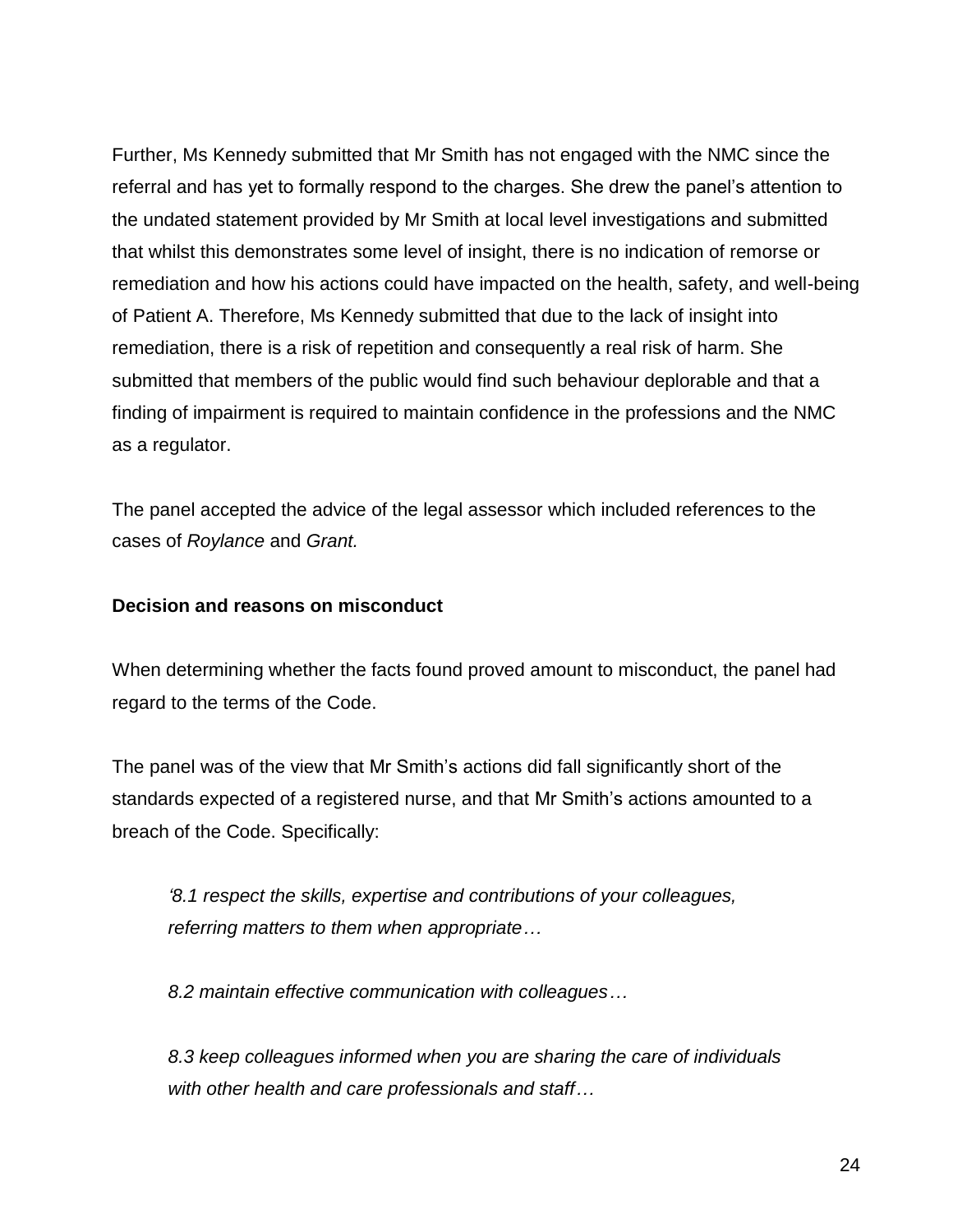*8.5 work with colleagues to preserve the safety of those receiving care…*

*8.6 share information to identify and reduce risk…*

*10.1 complete records at the time or as soon as possible after an event, recording if the notes are written some time after the event…*

*10.2 identify any risks or problems that have arisen and the steps taken to deal with them, so that colleagues who use the records have all the information they need…*

*10.3 complete records accurately and without any falsification, taking immediate and appropriate action if you become aware that someone has not kept to these requirements…*

*13.1 accurately identify, observe and assess signs of normal or worsening physical and mental health in the person receiving care…*

*13.2 make a timely referral to another practitioner when any action, care or treatment is required…*

*14.1 act immediately to put right the situation if someone has suffered actual harm for any reason or an incident has happened which had the potential for harm…*

*14.2 explain fully and promptly what has happened, including the likely effects, and apologise to the person affected and, where appropriate, their advocate, family or carers…*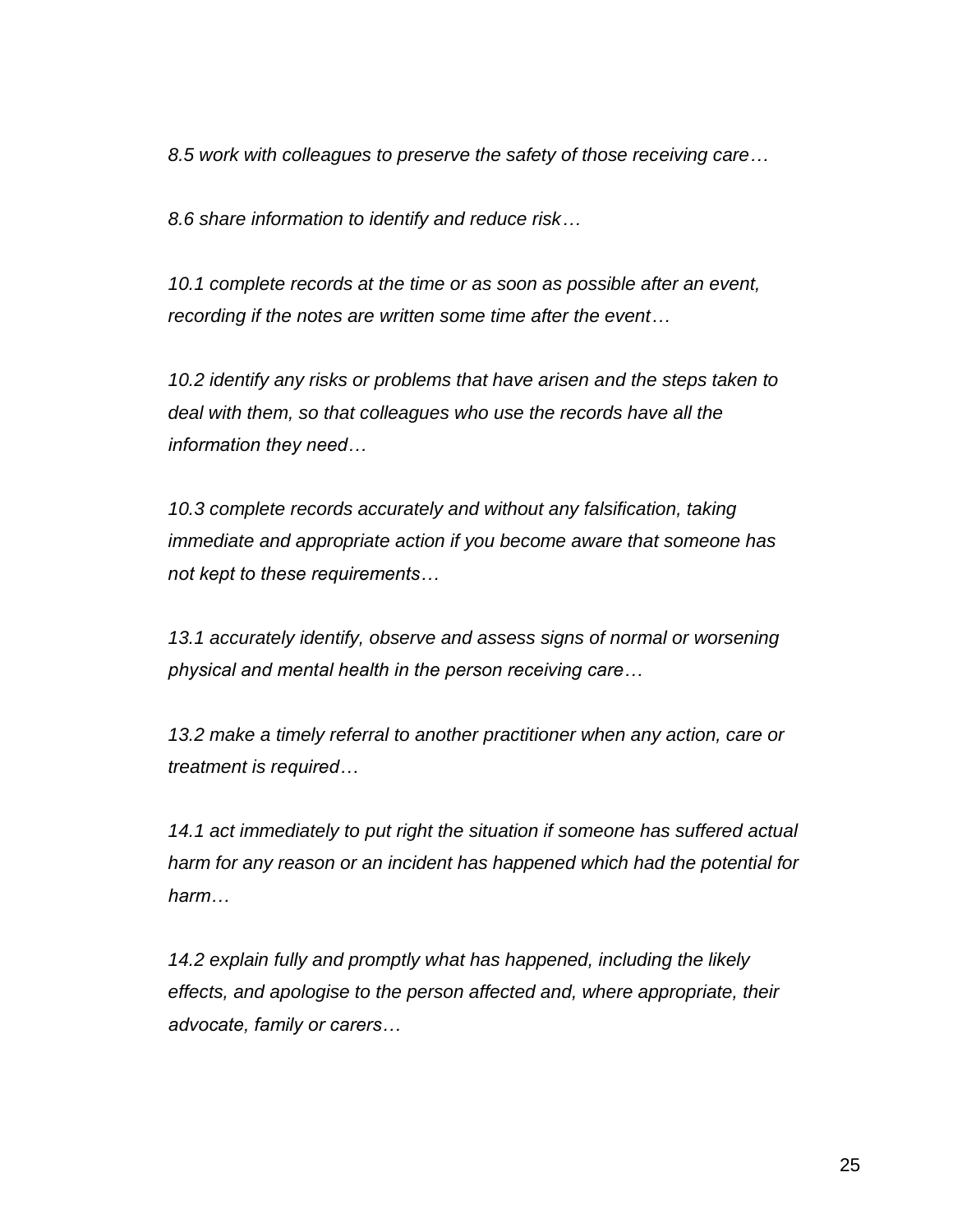*14.3 document all these events formally and take further action (escalate) if appropriate so they can be dealt with quickly…*

*16.1 raise and, if necessary, escalate any concerns you may have about patient or public safety, or the level of care people are receiving in your workplace or any other health and care setting and use the channels available to you in line with our guidance and your local working practices…*

*16.3 tell someone in authority at the first reasonable opportunity if you experience problems that may prevent you working within the Code or other national standards, taking prompt action to tackle the causes of concern if you can…*

*17.1 take all reasonable steps to protect people who are vulnerable or at risk from harm, neglect or abuse…*

*17.2 share information if you believe someone may be at risk of harm, in line with the laws relating to the disclosure of information…*

*17.3 have knowledge of and keep to the relevant laws and policies about protecting and caring for vulnerable people…*

*20.1 keep to and uphold the standards and values set out in the Code…*

*20.2 act with honesty and integrity at all times, treating people fairly and without discrimination, bullying or harassment…'*

The panel appreciated that breaches of the Code do not automatically result in a finding of misconduct. However, the panel was of the view that Mr Smith was in a senior role as a Clinical Lead and was responsible for the care of a vulnerable patient with mental health issues. Whilst the panel noted that Mr Smith had a poor working relationship with his team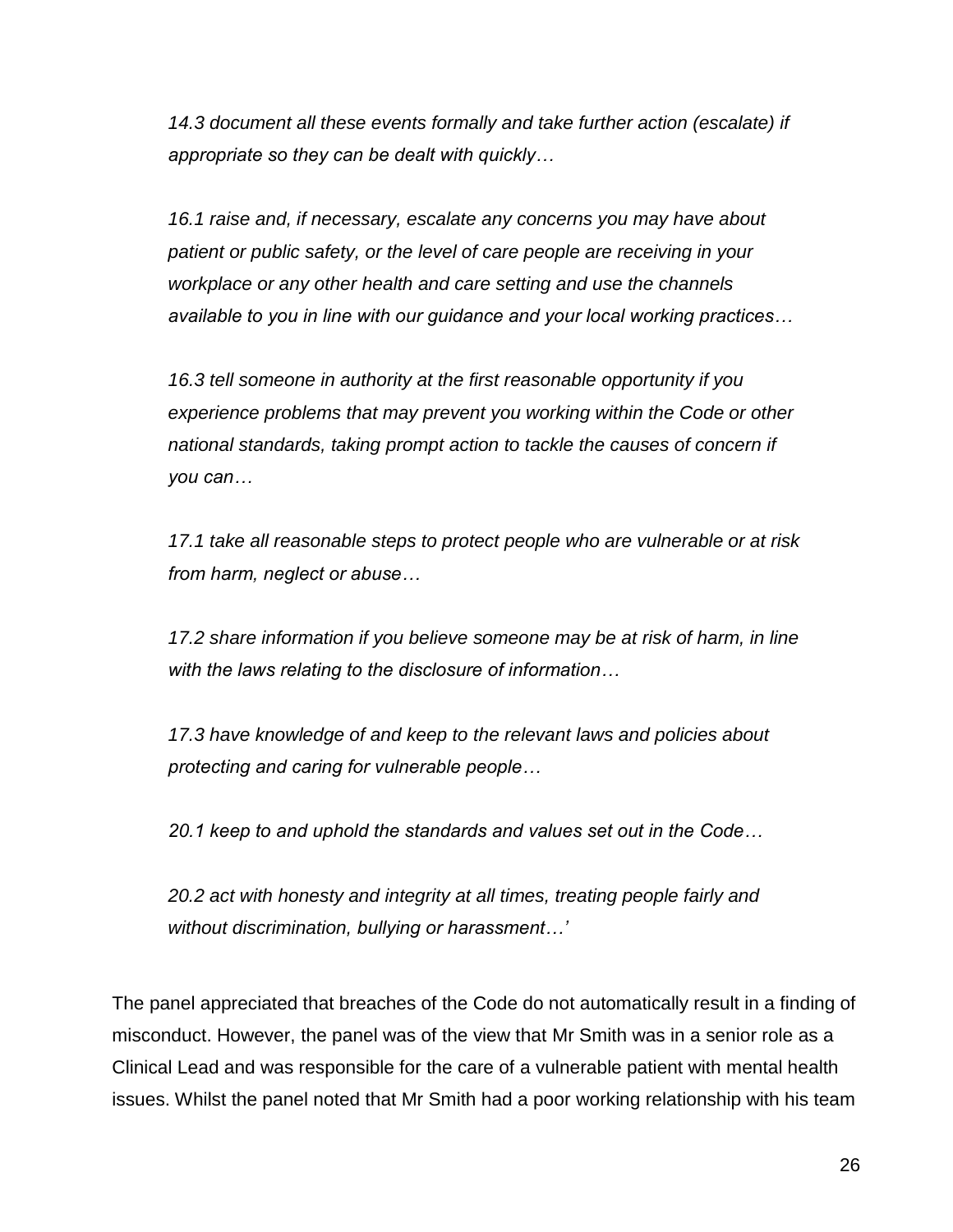leader and there was a high caseload with staffing issues, the panel reminded itself that support had been put in place at the Centre to aid Mr Smith, especially with his paperwork.

The panel determined that failing to administer consecutive Paliperidone Depot injection doses put Patient A at a risk of serious harm. Further, the panel considered that fabricating records also put Patient A at a risk of significant harm as, from the live evidence heard in this matter and all other evidence considered, no one had been aware of the missed doses. The panel considered that Patient A's dosage of Paliperidone would have had to be titrated otherwise there could have been a potential risk of overdose, oversedation and severe illness with potentially fatal risks. The panel also determined that failing to inform and escalate the incidents and maintaining dishonesty throughout the local level investigations is deplorable and amounts to serious misconduct.

The panel therefore found that Mr Smith's actions did fall short of the conduct and standards expected of a nurse and amounted to misconduct.

# **Decision and reasons on impairment**

The panel next went on to decide if as a result of the misconduct, Mr Smith fitness to practise is currently impaired.

Nurses occupy a position of privilege and trust in society and are expected at all times to be professional. Patients and their families must be able to trust nurses with their lives and the lives of their loved ones. To justify that trust, nurses must be honest and open and act with integrity. They must make sure that their conduct at all times justifies both their patients' and the public's trust in the profession.

In this regard the panel considered the judgment of Mrs Justice Cox in the case of *CHRE v NMC and Grant* in reaching its decision. In paragraph 74, she said: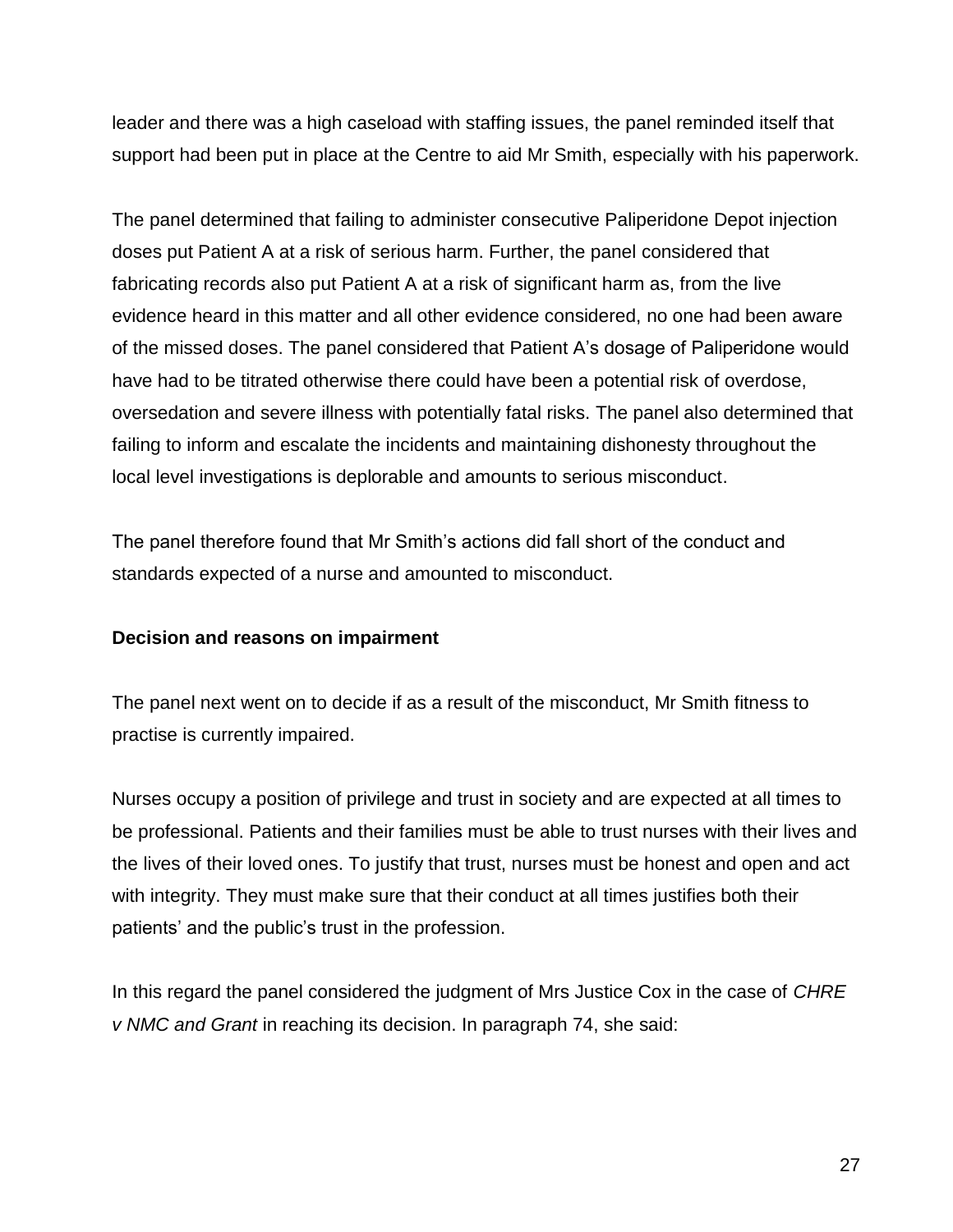*'In determining whether a practitioner's fitness to practise is impaired by reason of misconduct, the relevant panel should generally consider not only whether the practitioner continues to present a risk to members of the public in his or her current role, but also whether the need to uphold proper professional standards and public confidence in the profession would be undermined if a finding of impairment were not made in the particular circumstances.'*

In paragraph 76, Mrs Justice Cox referred to Dame Janet Smith's "test" which reads as follows:

*'Do our findings of fact in respect of the doctor's misconduct, deficient professional performance, adverse health, conviction, caution or determination show that his/her fitness to practise is impaired in the sense that s/he:*

- *a) has in the past acted and/or is liable in the future to act so as to put a patient or patients at unwarranted risk of harm; and/or*
- *b) has in the past brought and/or is liable in the future to bring the medical profession into disrepute; and/or*
- *c) has in the past breached and/or is liable in the future to breach one of the fundamental tenets of the medical profession; and/or*
- *d) has in the past acted dishonestly and/or is liable to act dishonestly in the future.'*

The panel found that all of the limbs were engaged in this case.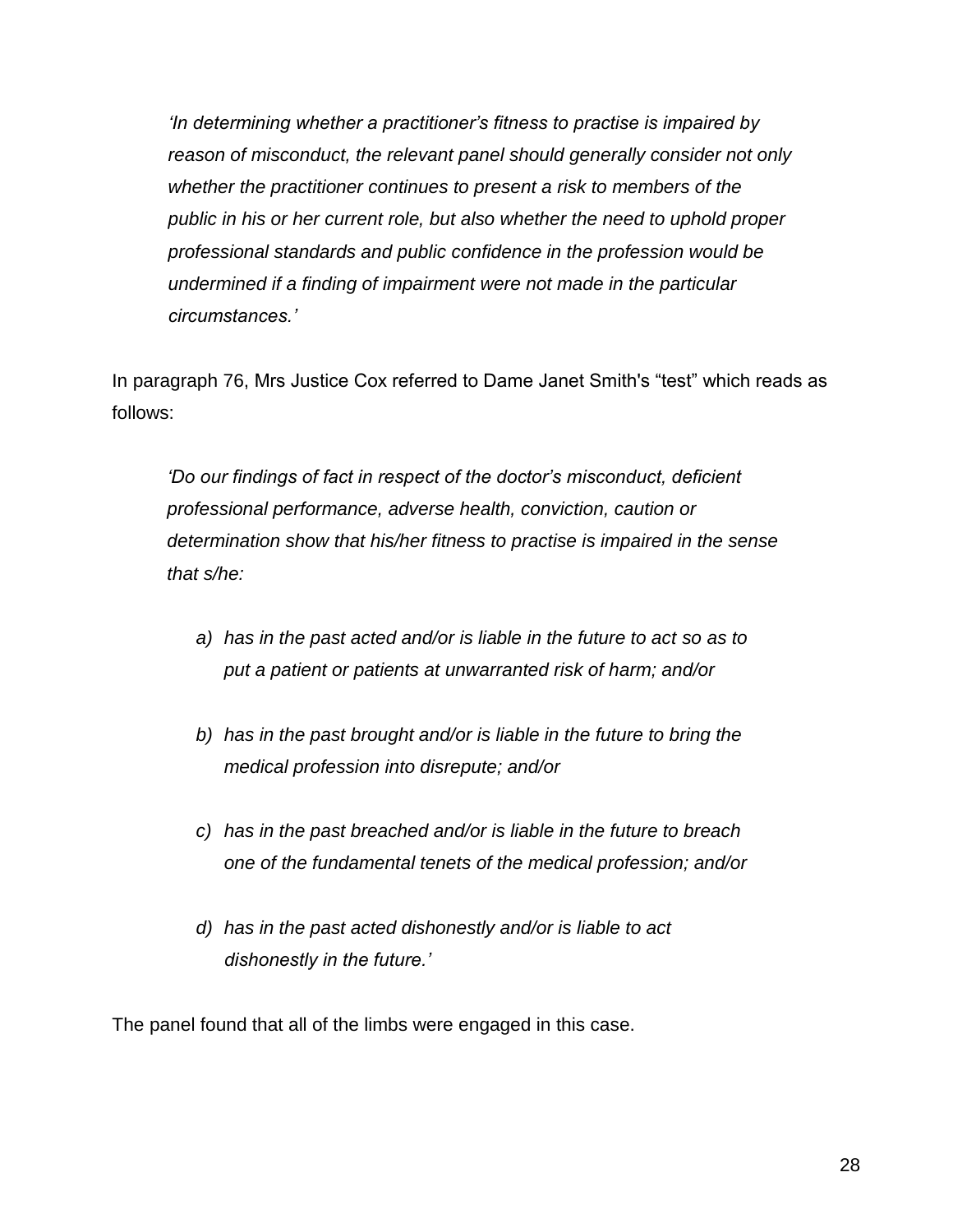The panel found that Mr Smith had placed Patient A at a risk of significant harm by not administering the monthly doses of Paliperidone Depot injections and by failing to inform and escalate matters. The panel heard insufficient explanations for Mr Smith's actions and nothing as to why he had failed to inform or escalate the matter and was of the view that Mr Smith's actions were to conceal his errors.

The panel found that Mr Smith did not adhere to the standards expected of a nurse and that his behaviours brought the profession into disrepute. It considered that Mr Smith's fellow practitioners would find his behaviour and dishonesty deplorable.

The panel also found that maintaining dishonesty throughout local investigations breached fundamental tenets of the profession.

In relation to the charges found proved regarding dishonesty, the panel noted that Mr Smith was under clinical supervision by Witness 3 and met with her regularly to discuss any concerns/issues. The panel further noted that Mr Smith had *'a good working relationship'* with Witness 5. Considering both, the panel concluded that Mr Smith had ample opportunities to inform and escalate his failures but knowingly decided not to do so and only disclosed his failure to administer one of the Paliperidone Depot injection at the final local level investigation meeting. The panel determined that there is no information before it to account for Mr Smith's dishonest actions, demonstrate remorse or show sufficient insight into how his actions may have impacted Patient A and his colleagues. It therefore considered that there is a risk that Mr Smith may act dishonestly again.

The panel next considered whether Mr Smith's practice can be strengthened in relation to the serious and repeated misconduct identified.

Considering charges 1 and 2, the panel was of the view that, although these are serious charges, they can be remediated through training and some form of supervision. However, considering charges 3, 4.1, 4.2 and 4.3, the panel was of the view that the concerns raised in these charges would be more difficult to remediate. The panel noted that Mr Smith has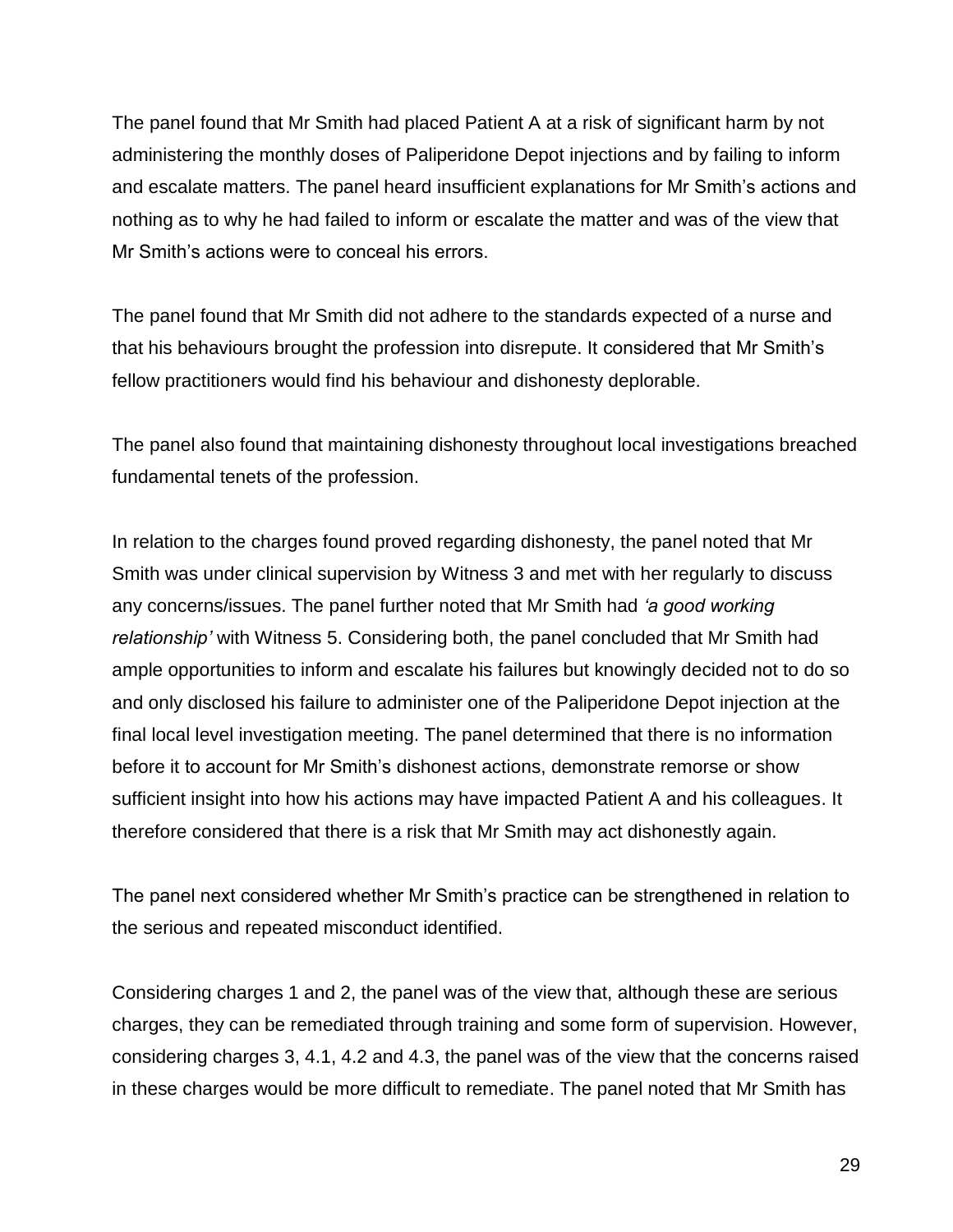not engaged with the NMC since the referral from the Trust was received and that it has no information before it today to suggest if Mr Smith has in some way addressed the concerns identified or developed insight into how his actions put Patient A and colleagues at risk of harm.

The panel noted the undated statement provided by Mr Smith at the local level investigations and was of the view that though there was some insight concerning his actions, this was not enough to show that the likelihood of the dishonesty and failures are reduced. The panel reminded itself of the live evidence of Witness 5, who made admissions that the concerns were *'out of character'* and that Mr Smith had a *'good clinical understanding'*; however, the panel was not satisfied, on the evidence before it, that Mr Smith has sufficient insight into his actions and considered that he has not demonstrated any strengthening of his practice.

The panel therefore decided that a finding of impairment is necessary on the grounds of public protection.

The panel bore in mind that the overarching objectives of the NMC; to protect, promote and maintain the health, safety, and well-being of the public and patients, and to uphold and protect the wider public interest. This includes promoting and maintaining public confidence in the nursing and midwifery professions and upholding the proper professional standards for members of those professions.

The panel determined that a finding of impairment on public interest grounds is required. The panel concluded that public confidence in the profession would be undermined if a finding of impairment were not made in this case and therefore also finds Mr Smith's fitness to practise impaired on the grounds of public interest.

Having regard to all of the above, the panel was satisfied that Mr Smith's fitness to practise is currently impaired.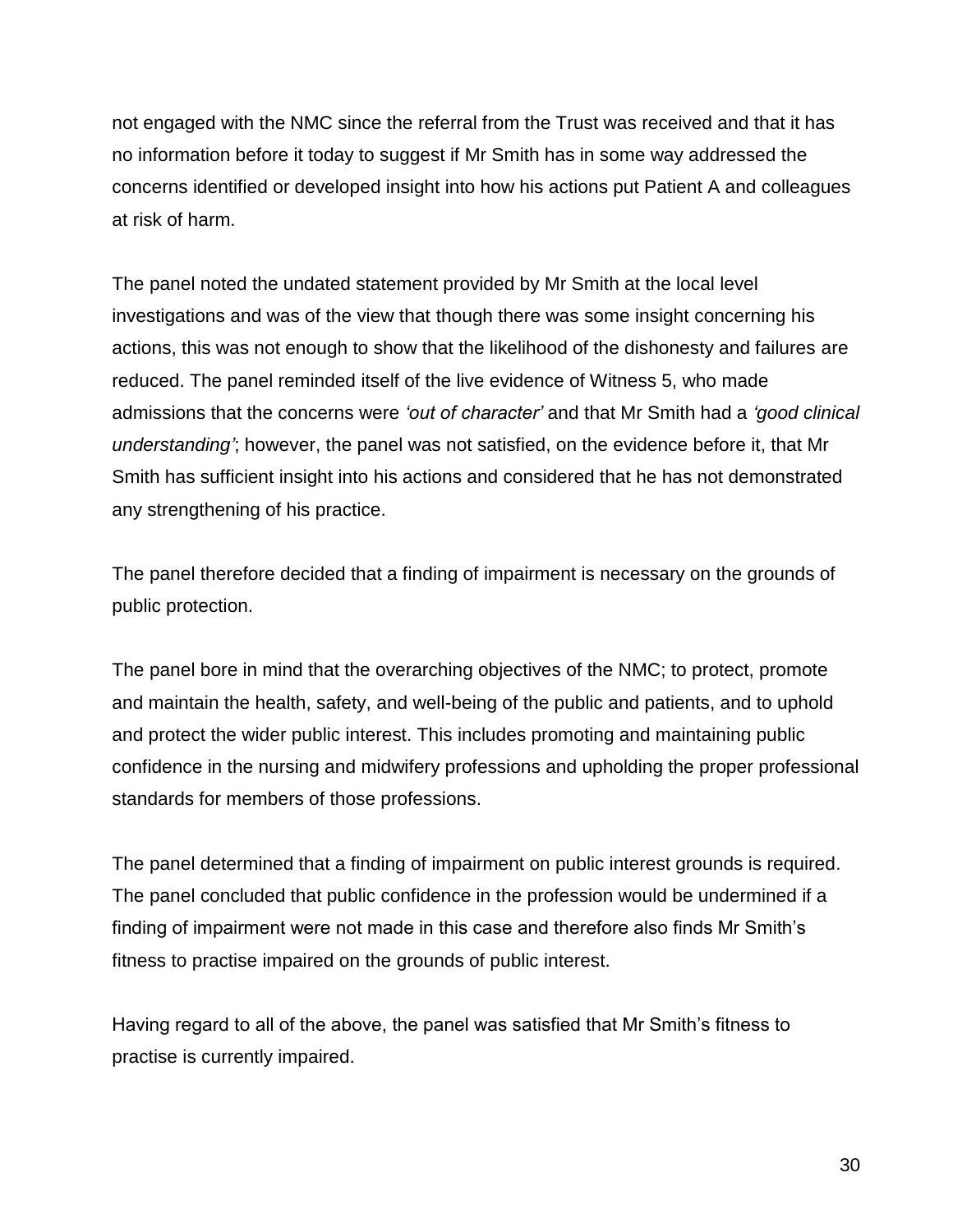# **Sanction**

The panel has considered this case carefully and had decided to make a striking-off order. It directs the registrar to strike Mr Smith off the register. The effect of this order is that the NMC register will show that Mr Smith has been struck-off the register.

In reaching its decision, the panel has had regard to all the evidence that has been adduced in this case and had careful regard to the Sanction Guidance published by the NMC. The panel accepted the advice of the legal assessor.

### **Submissions on sanction**

Ms Kennedy invited the panel to make a striking-off order. She reminded the panel that the most serious kind of dishonesty is when a nurse deliberately breaches the professional duty of candour to be open and honest when mistakes are made; however, that cases of dishonesty will always be serious.

Ms Kennedy informed the panel that when making its decision, the panel must consider firstly, the aggravating factors, and secondly, it must consider the mitigating factors.

Addressing the panel first on the aggravating factors, Ms Kennedy submitted that Mr Smith's lack of insight into his failing, a pattern of sustained and repeated dishonesty throughout local investigations and his conduct of putting Patient A at a risk of suffering serious harm are all factors the panel must consider.

Addressing the panel next on the mitigating factors, Ms Kennedy submitted that at the time of the incidents, Mr Smith was under pressure due to high caseloads and that the Centre had staffing shortages. Ms Kennedy invited the panel to consider these factors in its decision making.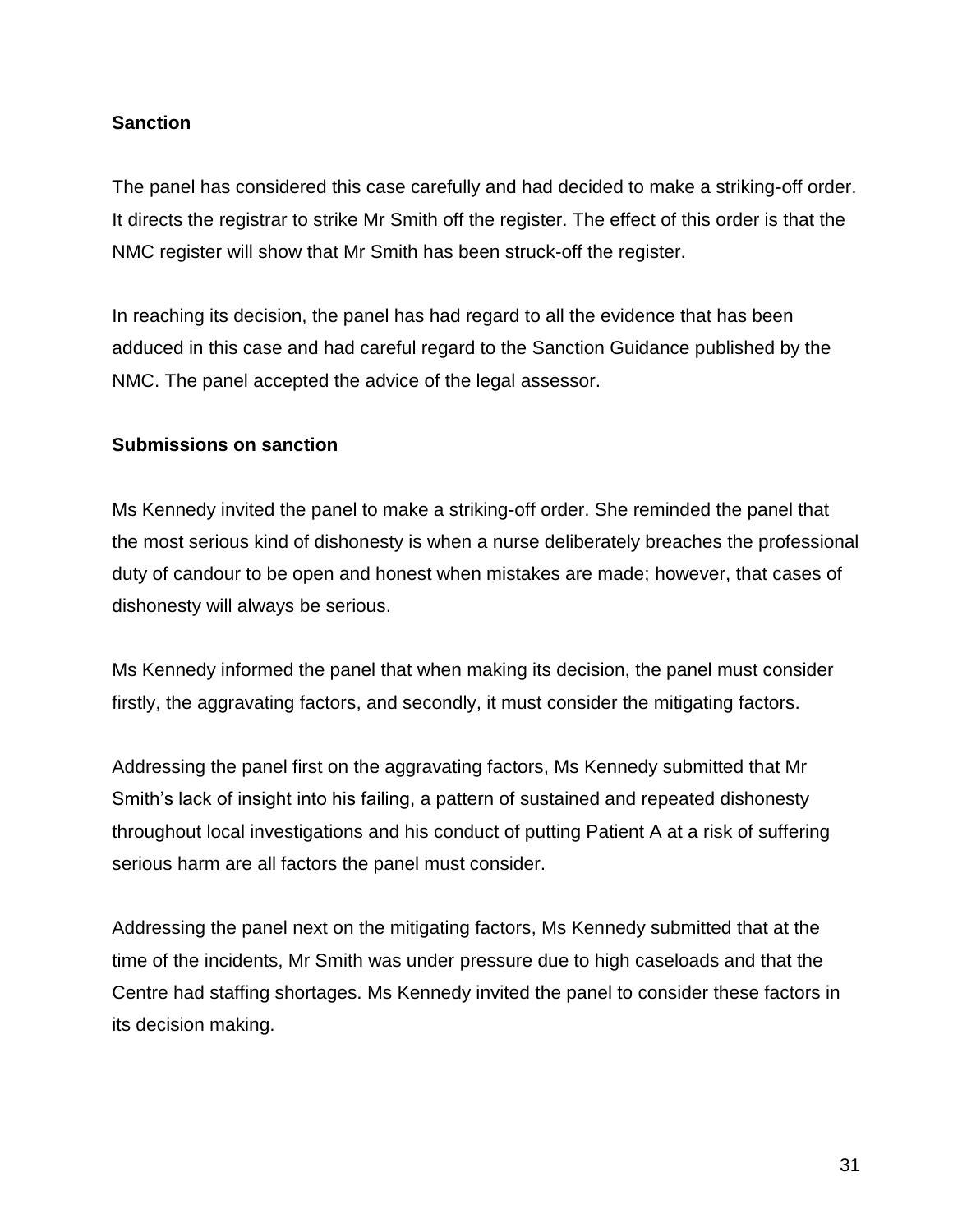Ms Kennedy reminded the panel that when considering the appropriate sanction to impose, the panel must start by looking at the least restrictive sanction. She addressed the panel on each sanction.

In respect of no further action and a caution order, Ms Kennedy submitted that these would not be the appropriate sanctions. She submitted that given the seriousness of the conduct and the identified risk of repetition, taking no further action or a caution order would be insufficient in protecting the public and the wider public interest.

Addressing the panel next on the sanction of imposing a conditions of practice order, Ms Kennedy submitted that although the panel found the concerns in charges 1 and 2 to be remediable through training and some of supervision, the concerns in charges 3, 4.1. 4.2 and 5 relating to dishonesty are more serious and difficult to remedy. She submitted that the dishonesty concerns indicate serious attitudinal issues which, although relating to Mr Smith's clinical practice, are not easily monitored or assessed by training and some form of supervision. Ms Kennedy reminded the panel that since the referral was made to the NMC, Mr Smith has not engaged and therefore, there is nothing to suggest that conditions of practice would be adhered to or would be appropriate, workable, or measurable in the circumstances.

Concerning the sanction of imposing a suspension order, Ms Kennedy submitted that charges of dishonesty, by nature, will always be serious. She submitted that on the evidence before the panel, the dishonesty in this case is of the most serious kind and referred the panel's attention to the NMC guidance on 'Considering Sanctions for Serious Cases'.

Taking the panel through the relevant points, Ms Kennedy submitted that Mr Smith's actions deliberately breached the professional duty of candour in that he tried to conceal his errors and that this had potential to cause Patient A serious and fatal harm. She reminded the panel that Patient A was a vulnerable patient and that though Mr Smith's actions were not premeditated or systematic, they were longstanding.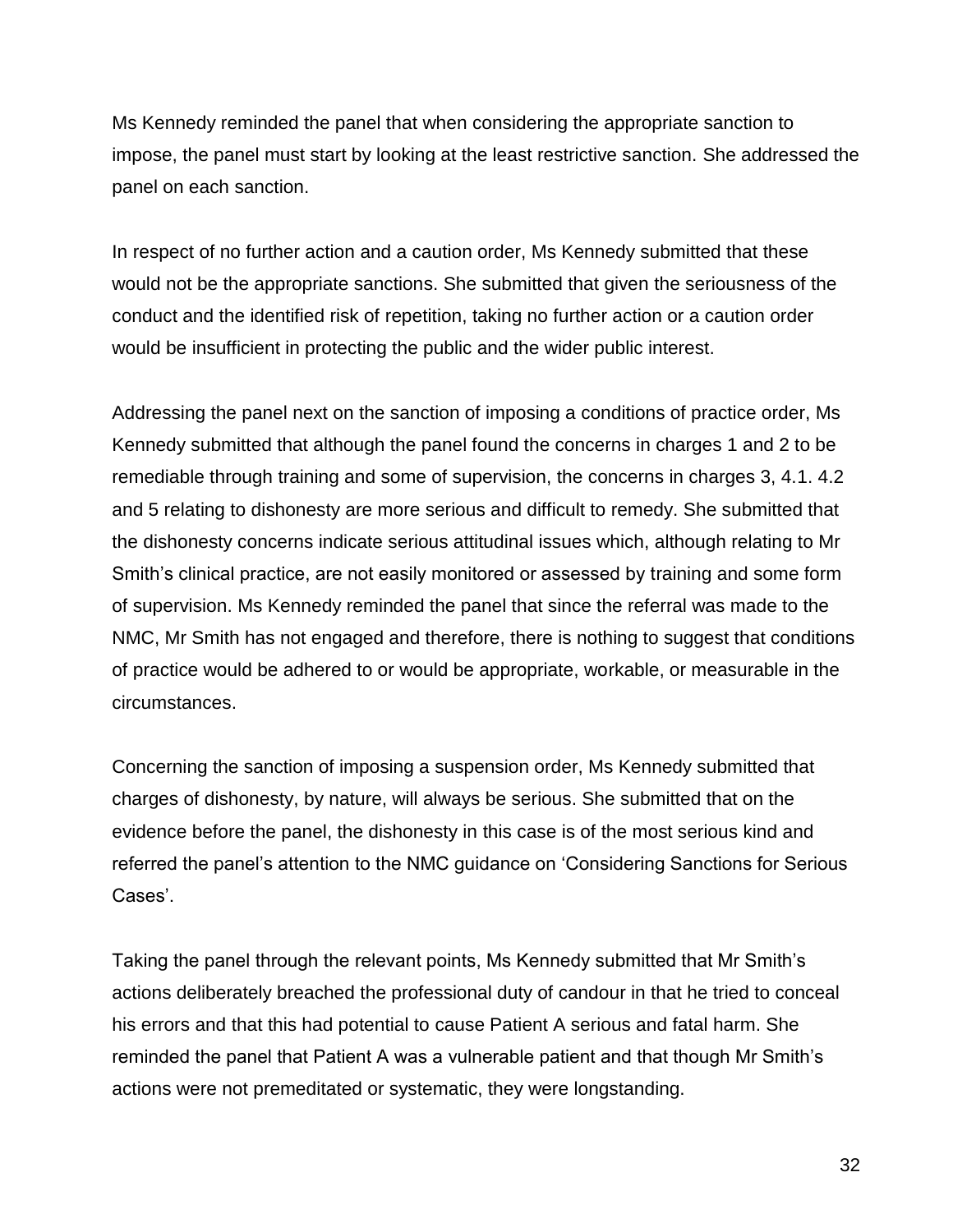Ms Kennedy submitted that Mr Smith's dishonesty was sustained over a period of time and suggests a disregard for the health, safety, and well-being of Patient A. She reminded the panel that it has found that Mr Smith's actions were serious and fell short of the standard expected of a registered nurse and that on this basis and the above, a suspension order would not be appropriate as it would not mark the seriousness of Mr Smith's misconduct.

Addressing the panel on reasons why a striking-off order is the appropriate sanction, Ms Kennedy reminded the panel that the guidance makes clear that a nurse who has behaved dishonestly will always be at risk of being removed from the register. She outlined the following extract in particular:

*'Nurses, midwives and nursing associates who behaved dishonestly can engage with the Fitness to Practise Committee to show that they feel remorse, that they realise they acted in a dishonest way, and tell the panel that it will not happen again. They can do this in person, through anyone representing them, or by sending information they want the Committee to consider. If they do this, they may be able to reduce the risk that they will be removed from the register.'*

Ms Kennedy submitted that in light of the serious nature of the concerns and the complete lack of engagement with the NMC from Mr Smith, together with the lack of insight and remorse in this case, public confidence in nurses will not be maintained if Mr Smith were not removed from the register. She submitted that a striking-off order is the only sanction to sufficiently protect patients, the wider public and to maintain professional standards.

#### **Decision and reasons on sanction**

Having found Mr Smith's fitness to practise currently impaired, the panel went on to consider what sanction, if any, it should impose in this case. The panel has borne in mind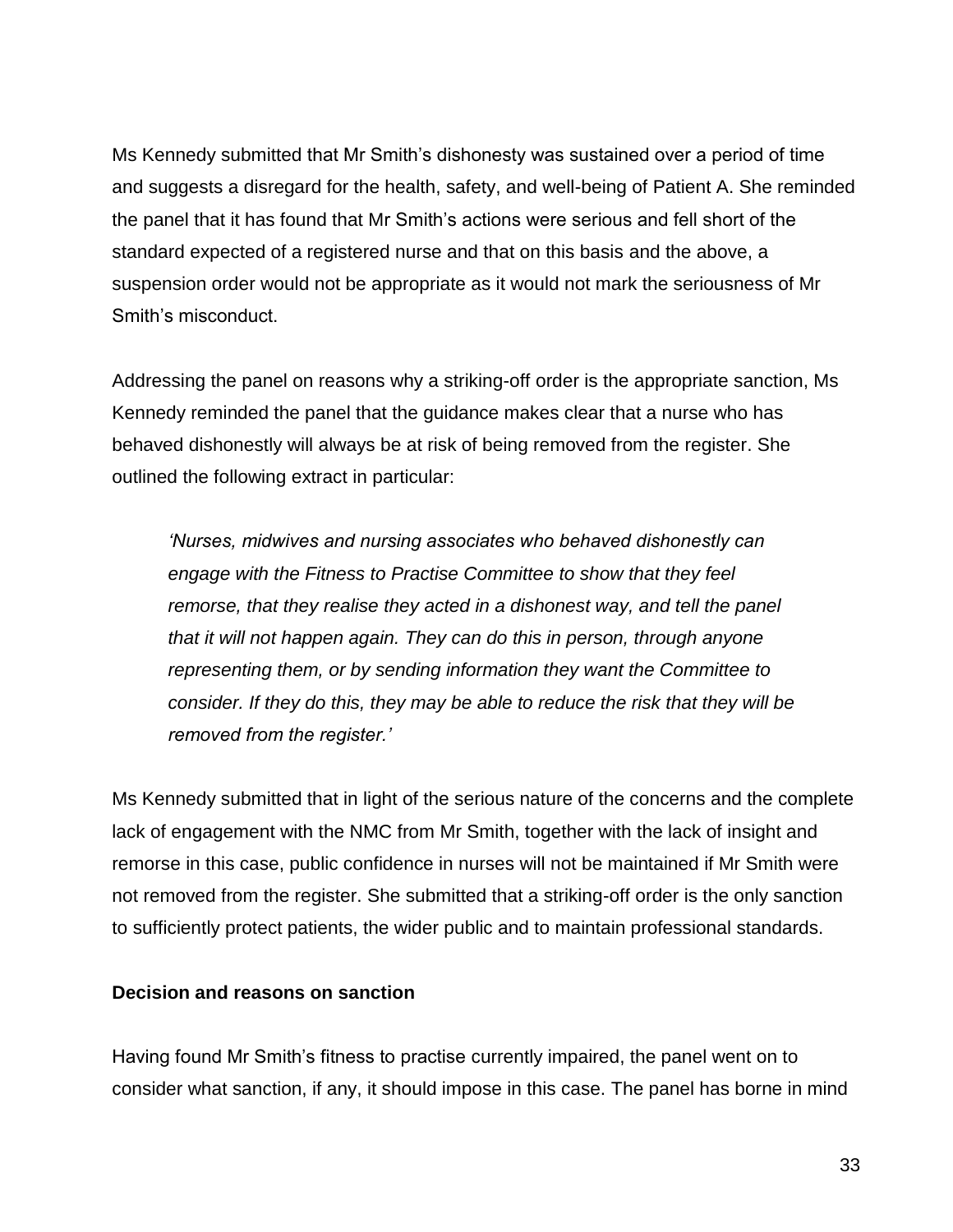that any sanction imposed must be appropriate and proportionate and, although not intended to be punitive in its effect, may have such consequences. The panel had careful regard to the Sanction Guidance. The decision on sanction is a matter for the panel independently exercising its own judgement.

The panel took into account the following aggravating features:

- A lack of insight and remorse into failings;
- Conduct which put Patient A at a risk of suffering serious and potential fatal harm;
- Sustained and repeated dishonesty throughout local level investigations.

The panel also took into account that at the time of the incidents, there had been a high caseload and staffing shortages and deemed these as mitigating features.

The panel first considered whether to take no further action but concluded that this would be inappropriate in view of the seriousness of the case. The panel decided that it would be neither proportionate nor in the public interest to take no further action.

It then considered the imposition of a caution order but again determined that, due to the seriousness of the case, and the public protection issues identified, an order that does not restrict Mr Smith's practice would not be appropriate in the circumstances. The SG states that a caution order may be appropriate where *'the case is at the lower end of the spectrum of impaired fitness to practise and the panel wishes to mark that the behaviour was unacceptable and must not happen again.'* The panel considered that Mr Smith's misconduct was not at the lower end of the spectrum and that a caution order would be inappropriate in view of the seriousness of the case. The panel decided that it would be neither proportionate nor in the public interest to impose a caution order.

The panel next considered whether placing conditions of practice on Mr Smith's registration would be a sufficient and appropriate response. The panel is of the view that though charges 1 and 2 could be remediated by training and some form of supervision,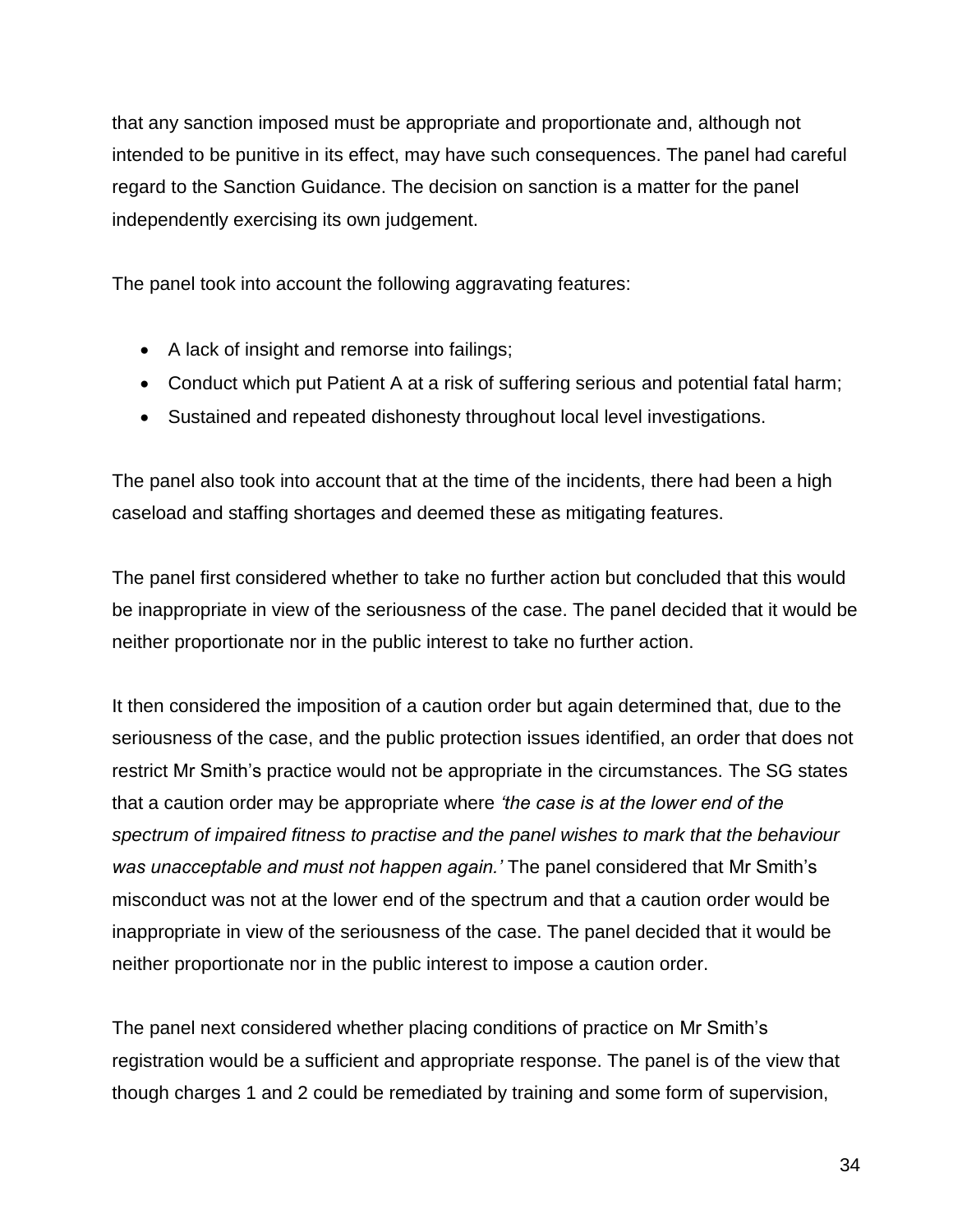charges 3, 4.1, 4.2 and 5, which relate to dishonesty, are not so easily remediable and that conditions would be difficult to formulate to address this. Further, the panel noted that Mr Smith has not engaged with the NMC since the referral from the Trust was received and that the panel has no information before it to suggest that a conditions of practice order would be complied with by Mr Smith. Therefore, the panel concluded that the placing of conditions on Mr Smith's registration would not adequately address the seriousness of this case and would not protect the public.

The panel then went on to consider whether a suspension order would be an appropriate sanction. The Sanction Guidance states that suspension order may be appropriate where some of the following factors are apparent:

- *A single instance of misconduct but where a lesser sanction is not sufficient;*
- *No evidence of harmful deep-seated personality or attitudinal problems;*
- *The Committee is satisfied that the nurse or midwife has insight and does not pose a significant risk of repeating behaviour.*

The panel determined that this was not a single instance because this was repeated conduct sustained over a long period of time. The panel found that the sustained nature of the dishonesty, that only ended at the final local level investigation meeting, suggested deep seated attitudinal issues. The panel found, as seen above, that there was insufficient evidence of insight, and a real risk of repetition.

The conduct, as highlighted by the facts found proved, was a significant departure from the standards expected of a registered nurse. The panel noted that the serious breach of the fundamental tenets of the profession evidenced by Mr Smith's actions is fundamentally incompatible with Mr Smith remaining on the register.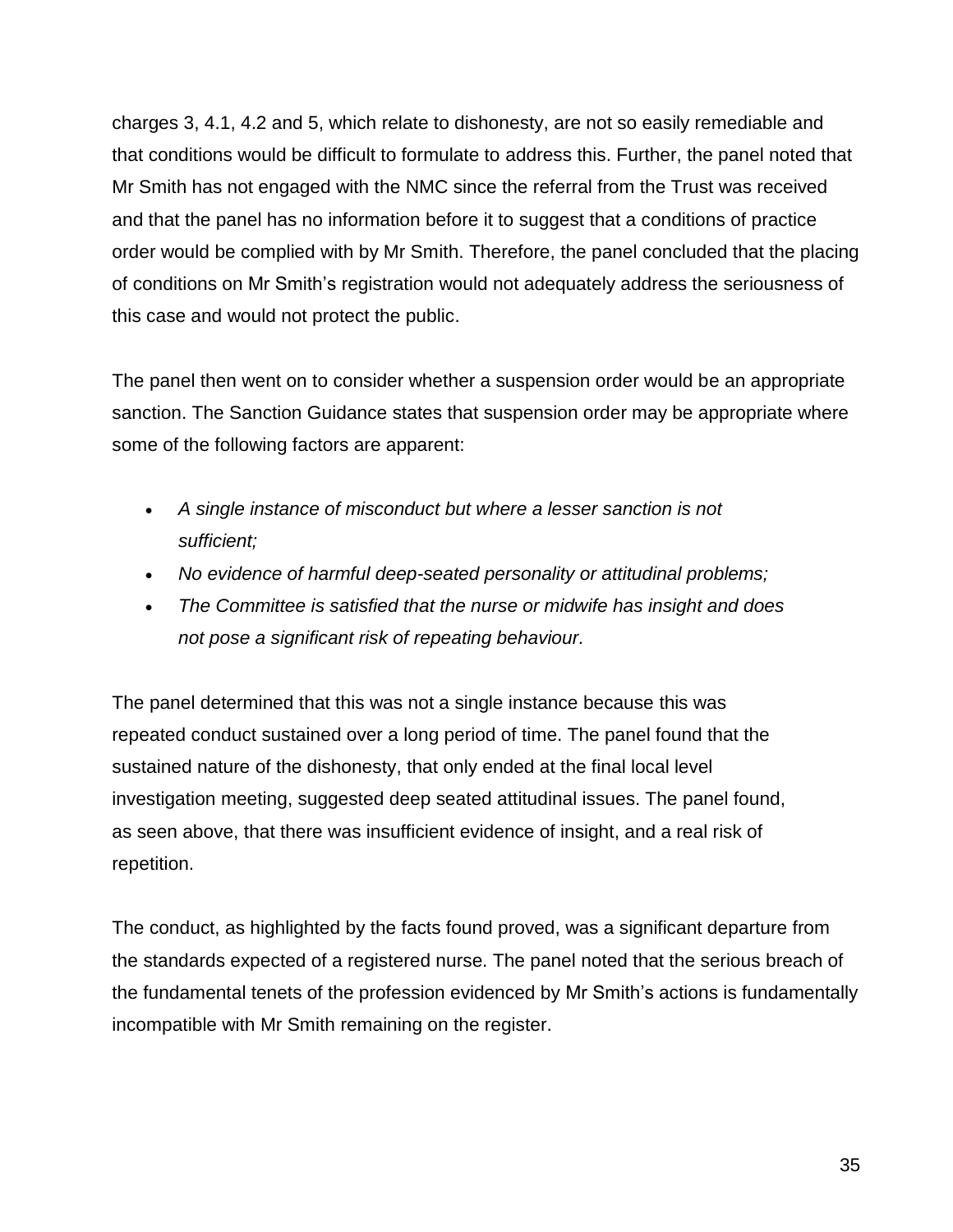In this particular case, the panel determined that a suspension order would not be a sufficient, appropriate or proportionate sanction.

Finally, in looking at a striking-off order, the panel took note of the following paragraphs of the SG:

- *Do the regulatory concerns about the nurse or midwife raise fundamental questions about their professionalism?*
- *Can public confidence in nurses and midwives be maintained if the nurse or midwife is not removed from the register?*
- *Is striking-off the only sanction which will be sufficient to protect patients, members of the public, or maintain professional standards?*

Mr Smith's actions were significant departures from the standards expected of a registered nurse and are fundamentally incompatible with him remaining on the register. The panel was of the view that the findings in this particular case demonstrate that Mr Smith's actions were serious and to allow him to continue practising would undermine public confidence in the profession and in the NMC as a regulatory body.

Balancing all of these factors and after taking into account all the evidence before it during this case, the panel determined that the appropriate and proportionate sanction is that of a striking-off order. Having regard to the effect of Mr Smith's actions in bringing the profession into disrepute by adversely affecting the public's view of how a registered nurse should conduct himself, the panel has concluded that nothing short of this would be sufficient in this case.

The panel considered that this order was necessary to mark the importance of maintaining public confidence in the profession, and to send to the public and the profession a clear message about the standard of behaviour required of a registered nurse.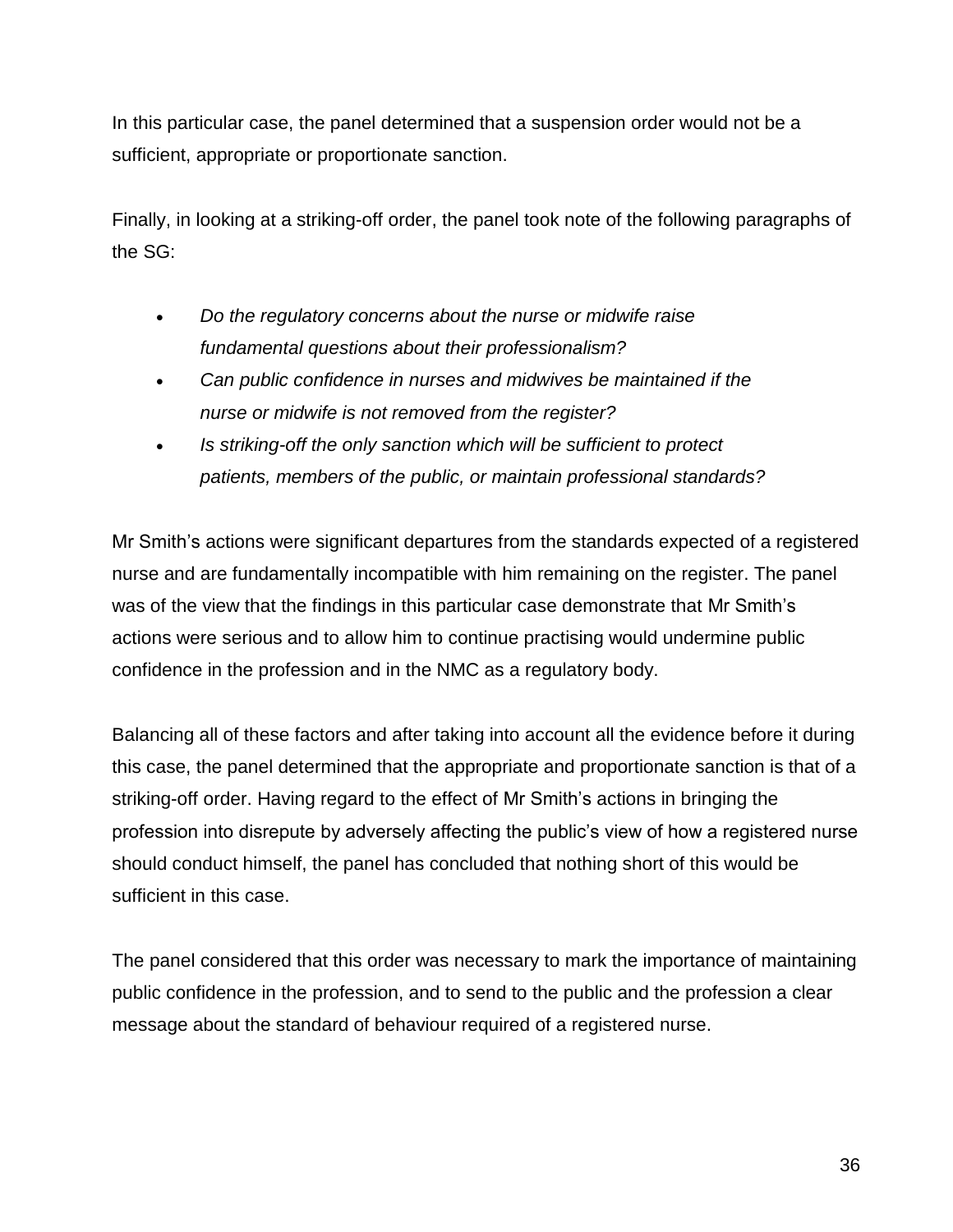The panel took into account that this sanction will prevent Mr Smith from practising as a nurse but decided that the need to protect the public and uphold the public interest outweighed his interest in this regard.

This will be confirmed to Mr Smith in writing.

### **Interim order**

As the striking-off order cannot take effect until the end of the 28-day appeal period, the panel has considered whether an interim order is required in the specific circumstances of this case. It may only make an interim order if it is satisfied that it is necessary for the protection of the public, is otherwise in the public interest or in Mr Smith's own interest until the striking-off sanction takes effect. The panel heard and accepted the advice of the legal assessor.

### **Submissions on interim order**

The panel took account of the submissions made by Ms Kennedy who submitted that a corresponding interim order is necessary and that the NMC apply for an interim suspension order for a duration of 18 months. Ms Kennedy submitted that an interim suspension order is necessary to protect the public and is otherwise in the wider public interest. Ms Kennedy submitted that 18 months would allow for an appeal process, if relevant, to conclude.

#### **Decision and reasons on interim order**

In reaching its decision, the panel had regard to the facts found proved relating to serious misconduct and reasons set out in its decision for the substantive order.

The panel concluded that an interim suspension order would be necessary to protect the public and is otherwise in the public interest, due to the reasons already identified in the